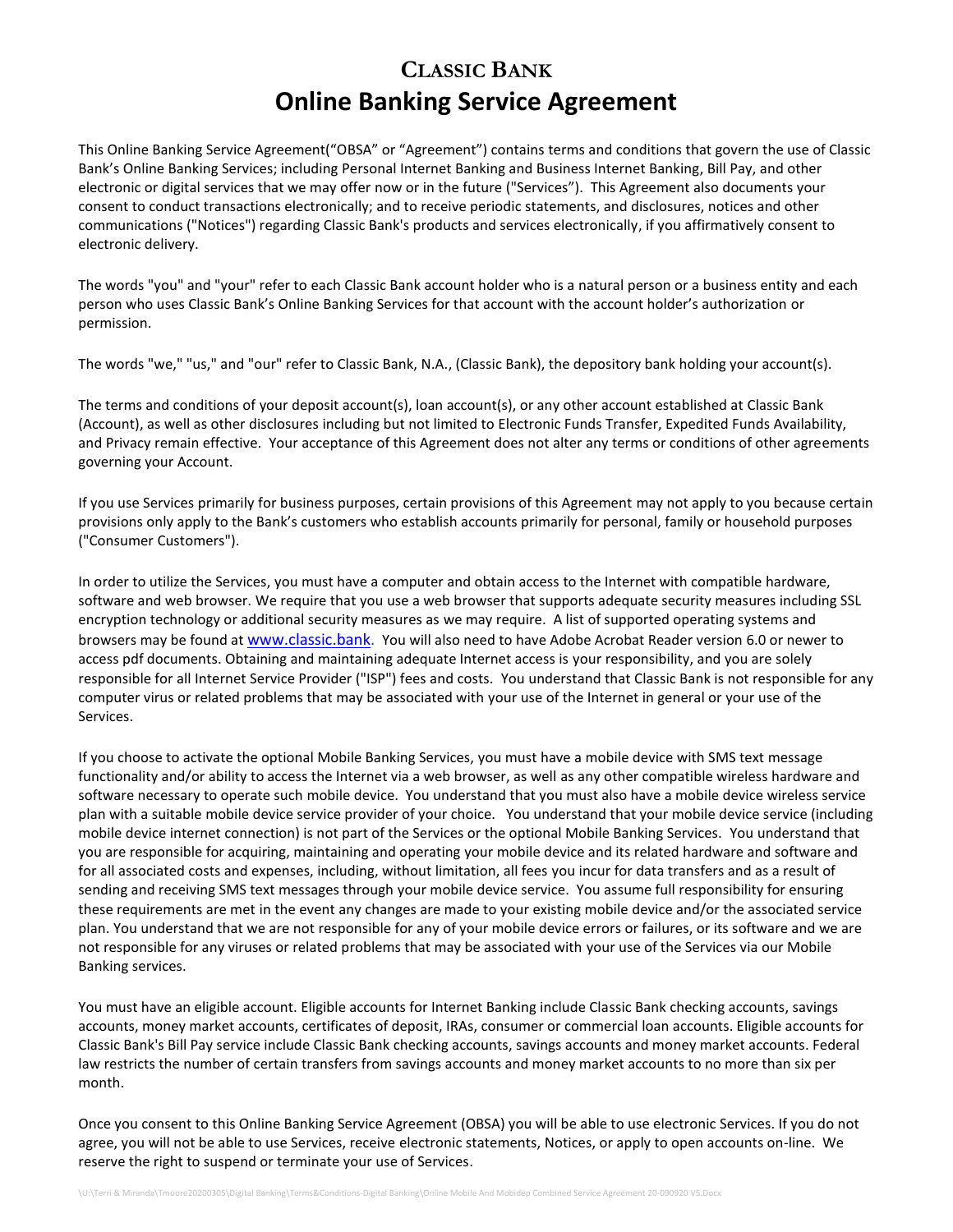You may terminate this Agreement and/or one or more of the online banking services that you have selected, including Mobile Banking, at any time with or without cause, upon advance notice to Classic Bank. You may terminate this Agreement, by telephone or by written notice. If by telephone, you must contact Classic Bank's Internet Banking group at 800.789.6461 or at [internetbanking@classic.bank.](mailto:internetbanking@classic.bank)

We reserve the right to amend this Agreement at any time, and without advance notice, unless advance notice is required by applicable law or regulations. If advance notice of change(NOC) is required, we will generally deliver the NOC to you by regular USPS mail, by email, or any other permissible method at least 30 days (or in some cases 21 days) before the effective date of change. You agree that Classic Bank is not liable or otherwise responsible if you do not receive a NOC via email because your primary email address of record is invalid, inactive, erroneous, or you have not informed us of a new or corrected email address. Your use of the Services after any changes or amendments are effective constitutes your agreement to be bound by the terms and conditions of the amended Agreement. You may review the most current version of this Agreement anytime at [www.classic.bank.](http://www.classic.bank/)

Children should always ask their parent or guardian for permission before sending personal information to anyone online. You understand that only the parent or legal guardian of a child under the age of 13 has authority to access Online Banking Services, even if the account has been established on behalf of that child. **If you permit a child under the age of 13 to use our Online Banking Services, or give the child your User ID, Password, or any other credentials or tokens, you understand that you are responsible for all activity the child initiates from or to any of your accounts, even if he or she exceeds your authorization. You understand that you can call our Internet Banking Department at 800.789.6461 or 254.697.6461, or email us at [internetbanking@classic.bank](mailto:internetbanking@classic.bank) if you have any questions or concerns.**

At our sole discretion and without limitation, we reserve the right to suspend or terminate, for any reason, and without prior notice (unless required by applicable law or regulation), any and all of the Service listed herein, and any future services provided to you. Termination of this OBSA will cancel any scheduled Transfers and Payments. After 90 consecutive days of inactivity, whether or not there are any scheduled Transfers or Payments pending, your User ID will be revoked. You will need to contact Internet Banking support at 800.789.6461 or 254.697.6461 to have your User ID re-activated.

This OBSA, as it may be amended from time to time, together with any and all addendum and other disclosures or documents incorporated herein by reference (including but not limited to, the deposit account Terms and Conditions of Your Account, and the regulatory disclosures which have been made a part of therein, such as the Electronic Fund Transfers disclosure, and Your Ability to Withdraw Funds disclosure), contains the entire agreement between you and the Bank and supersedes all oral conversations, other communications, and previous agreements, if any, with regard to these services.

#### **WARRANTY DISCLAIMER**

While we hope that the Services are useful and reliable, you understand that we and our third-party service providers cannot and do not make any representation or warranty: (i) that you will have continuous or uninterrupted access to the Services or any of its information, content or functions; (ii) that the Services will operate on a continuous or uninterrupted basis; or (iii) that any information, content or functions will be error-free. EXCEPT AS OTHERWISE PROVIDED HEREIN, AND SUBJECT TO APPLICABLE LAW, CLASSIC BANK MAKES NO EXPRESS OR IMPLIED WARRANTIES, REPRESENTATIONS OR ENDORSEMENTS WHATSOEVER WITH RESPECT TO THE SERVICES. WE EXPRESSLY DISCLAIMS ALL WARRANTIES OF ANY KIND, EXPRESS, IMPLIED, STATUTORY OR OTHERWISE, INCLUDING, BUT NOT LIMITED TO, IMPLIED WARRANTIES OF MERCHANTABILITY, FITNESS FOR A PARTICULAR PURPOSE, PERFORMANCE, ACCURACY, AVAILABILITY, CONTENT, FUNCTION, TITLE AND NON-INFRINGEMENT, WITH REGARD TO THE SERVICES DESCRIBED HEREIN OR PROVIDED. WE ALSO DISCLAIM ANY AND ALL REPRESENTATIONS AND WARRANTIES, EXPRESS OR IMPLIED, TO THE MAXIMUM EXTENT ALLOWED BY APPLICABLE LAW, RELATED TO ANY ADVERTISEMENTS OR WEBSITES IN CONNECTION WITH THE SERVICES. WE DO NOT WARRANT THAT THE SERVICES WILL BE UNINTERRUPTED, TIMELY, SECURE OR ERROR-FREE, OR THAT DEFECTS WILL BE CORRECTED. THE SERVICES ARE PROVIDED ON AN "AS IS" AND "AS AVAILABLE" BASIS. YOU UNDERSTAND THAT YOUR SOLE AND EXCLUSIVE REMEDY FOR ANY FAILURE OR NON-PERFORMANCE OF THE SERVICES SHALL BE FOR US TO USE COMMERCIALLY REASONABLE EFFORTS TO PERFORM AND ADJUST DELIVERY OF THE SERVICES.

#### **LIABILITY LIMITATION**

EXCEPT AS OTHERWISE PROVIDED HEREIN AND SUBJECT TO APPLICABLE LAW, IN NO EVENT WILL CLASSIC BANK, OUR OWNERS, DIRECTORS, OFFICERS, OR AGENTS BE LIABLE FOR ANY DAMAGES WHATSOEVER, INCLUDING, BUT NOT LIMITED TO ANY DIRECT, INCIDENTAL, CONSEQUENTIAL, SPECIAL, EXEMPLARY OR OTHER INDIRECT DAMAGES ARISING OUT OF (I) ANY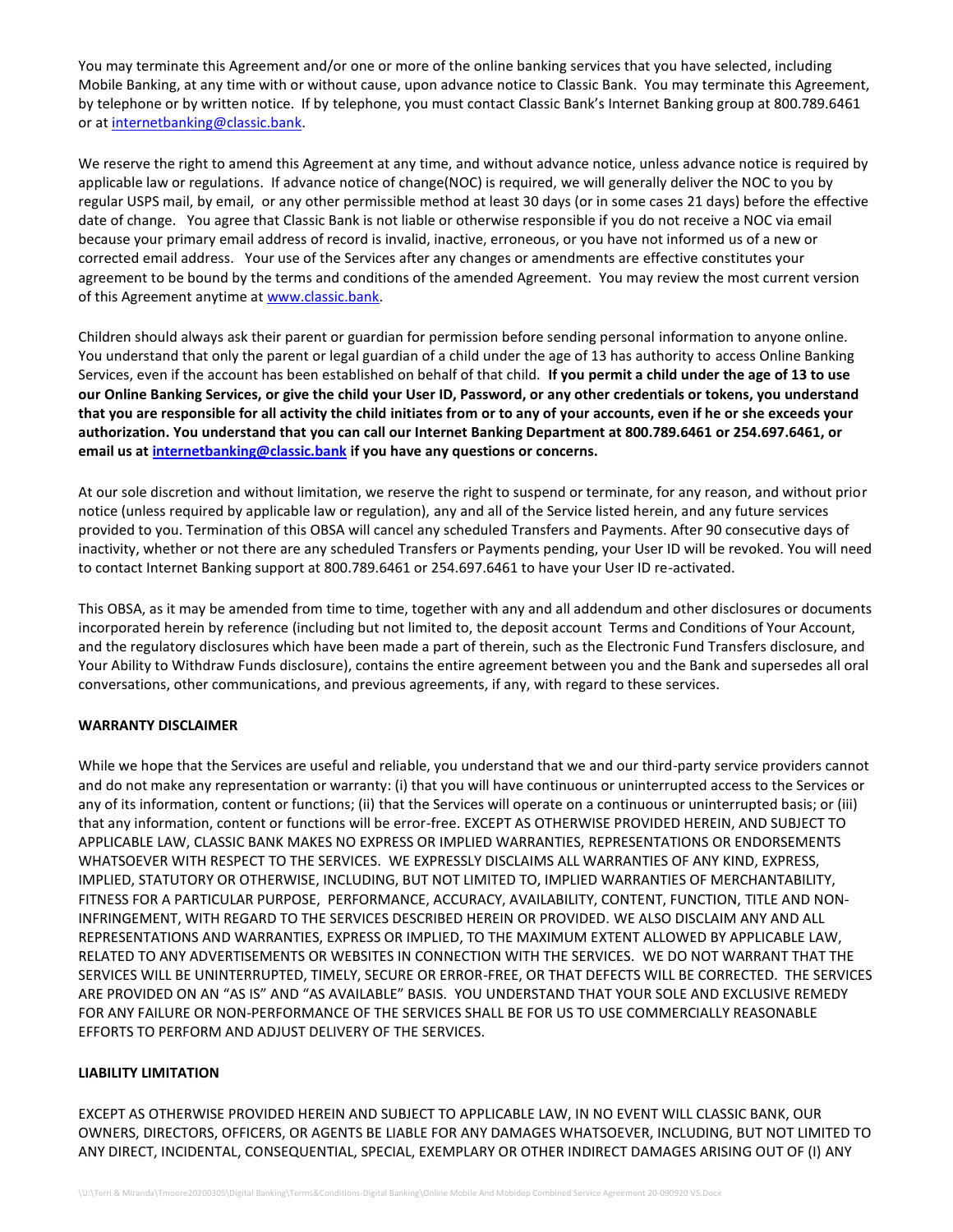TRANSACTION CONDUCTED THROUGH OR FACILITATED BY THE SERVICES; (II) ANY CLAIM ATTRIBUTABLE TO ERRORS, OMISSIONS, OR OTHER INACCURACIES IN THE SERVICES DESCRIBED HEREIN OR PROVIDED; (III) UNAUTHORIZED ACCESS TO OR ALTERATION OF YOUR TRANSMISSIONS OR DATA; OR (IV) ANY OTHER MATTER RELATING TO THE SERVICES DESCRIBED HEREIN OR PROVIDED, EVEN IF CLASSIC BANK HAS BEEN ADVISED OF THE POSSIBILITY OF SUCH DAMAGES. IF YOU ARE DISSATISFIED WITH THE SERVICES OR WITH THE TERMS OF THIS AGREEMENT, YOUR SOLE AND EXCLUSIVE REMEDY IS TO DISCONTINUE USE OF THE SERVICES.

IN ANY JURISDICTION WHERE THE EXCLUSION OR LIMITATION OF LIABILITY FOR CONSEQUENTIAL OR INCIDENTAL DAMAGES MAY NOT APPLY, ANY LIABILITY OF CLASSIC BANK, OUR OWNERS, DIRECTORS, OFFICERS OR AGENTS, IS LIMITED AND WARRANTIES ARE EXCLUDED TO THE GREATEST EXTENT PERMITTED BY LAW, BUT SHALL, IN NO EVENT, EXCEED ONE HUNDRED DOLLARS (\$100.00).

#### **INDEMNIFICATION**

TO THE MAXIMUM EXTENT PERMITTED BY APPLICABLE LAW, YOU AGREE TO RELEASE,INDEMNIFY, DEFEND AND HOLD HARMLESS CLASSIC BANK AND ITS PARENT, AFFILIATES, OFFICERS, DIRECTORS, SHAREHOLDERS, EMPLOYEES, CONSULTANTS, LICENSORS, AGENTS, AND THIRD-PARTY SERVICE PROVIDERS, FROM AND AGAINST ALL DAMAGES, CLAIMS, LIABILITIES, AND EXPENSES (INCLUDING, WITHOUT LIMITATION, ATTORNEYS' FEES) BROUGHT BY ANY PERSON ARISING FROM OR RELATING TO YOUR ACCESS AND USE OF THE SERVICES, INCLUDING, WITHOUT LIMITATION, ANY CLAIMS ALLEGING FACTS THAT IF TRUE WOULD: (i) CONSTITUTE A BREACH BY YOU OF THIS AGREEMENT; (ii) CONSTITUTE INFRINGEMENT, MISUSE OR MISAPPROPRIATION OF INFORMATION, DATA, FILES OROTHER MATERIALS SUBMITTED BY YOU TO THE SERVICES; (iii)CONSTITUTE FRAUD OR MALICIOUS CONDUCT BY YOU; (iv) CONSTITUTE A VIOLATION BY YOU OF ANY LAW OR RIGHTS OF A THIRD PARTY; (v) CONSTITUTE A CLAIM FOR WHICH YOU HAVE AGREED TO PROVIDE INDEMNIFICATION ELSEWHERE IN THIS AGREEMENT; OR (vi)CONSTITUTE A CLAIM FOR DAMAGES FOR WHICH YOU HAVE AGREED ELSEWHERE IN THISAGREEMENT THAT CLASSIC BANK IS NOT RESPONSIBLE.

#### **GOVERNING LAW; SEVERABILITY**

The laws of the state of Texas shall govern this Agreement. You hereby irrevocably consent that all claims or disputes arising out of or in connection with this Agreement and applicable Services shall be heard exclusively by any of the federal or state court(s) of competent jurisdiction located in the Western District of Texas, Waco Division, or Milam County, Texas, USA.

If any provision of this Agreement conflicts with the law under which this Agreement are to be construed or if any provision of this Agreement are held invalid or unenforceable by a court of competent jurisdiction, that provision will be deemed to be restated to reflect as nearly as possible the original intentions of the parties in accordance with applicable law. The remaining provisions of this Agreement and the application of the challenged provision to persons or circumstances other than those as to which it is invalid or unenforceable, will not be affected thereby, and each of those provisions will be valid and enforceable to the full extent permitted by law.

#### **ELECTRONIC DELIVERY CONSENT**

If you choose to receive online statements and electronic Notices, you have the right to withdraw your consent to receive such at any time by canceling your enrollment in the service. You can do this from the Customer Service section of Online Banking. There is no fee to withdraw your consent to receive online statements and electronic Notices and begin receiving them in paper form.

To receive your statements and Notices electronically, you will need access to a computer that satisfies the minimum web browser requirements for online banking. A list of supported browsers can be found at the link provided on page one of this Agreement. You must also have Adobe 6.0 or newer to view statements and Notices in PDF format. Additionally, you will need access to a printer or the ability to download the information, in order to keep copies for your records. By consenting, you understand and agree that you can meet these requirements.

We reserve the right to deliver periodic statements and "Notices" on paper rather that electronically.

If you wish to receive a paper copy of a disclosure or other information that is delivered to you electronically, please call 254.697.6461, or emai[l internetbanking@classic.bank,](mailto:internetbanking@classic.bank) or write to Classic Bank, P. O. Box 835 Cameron, Texas 76520. Please be as specific as possible regarding the information you are requesting, but do not include nonpublic personal information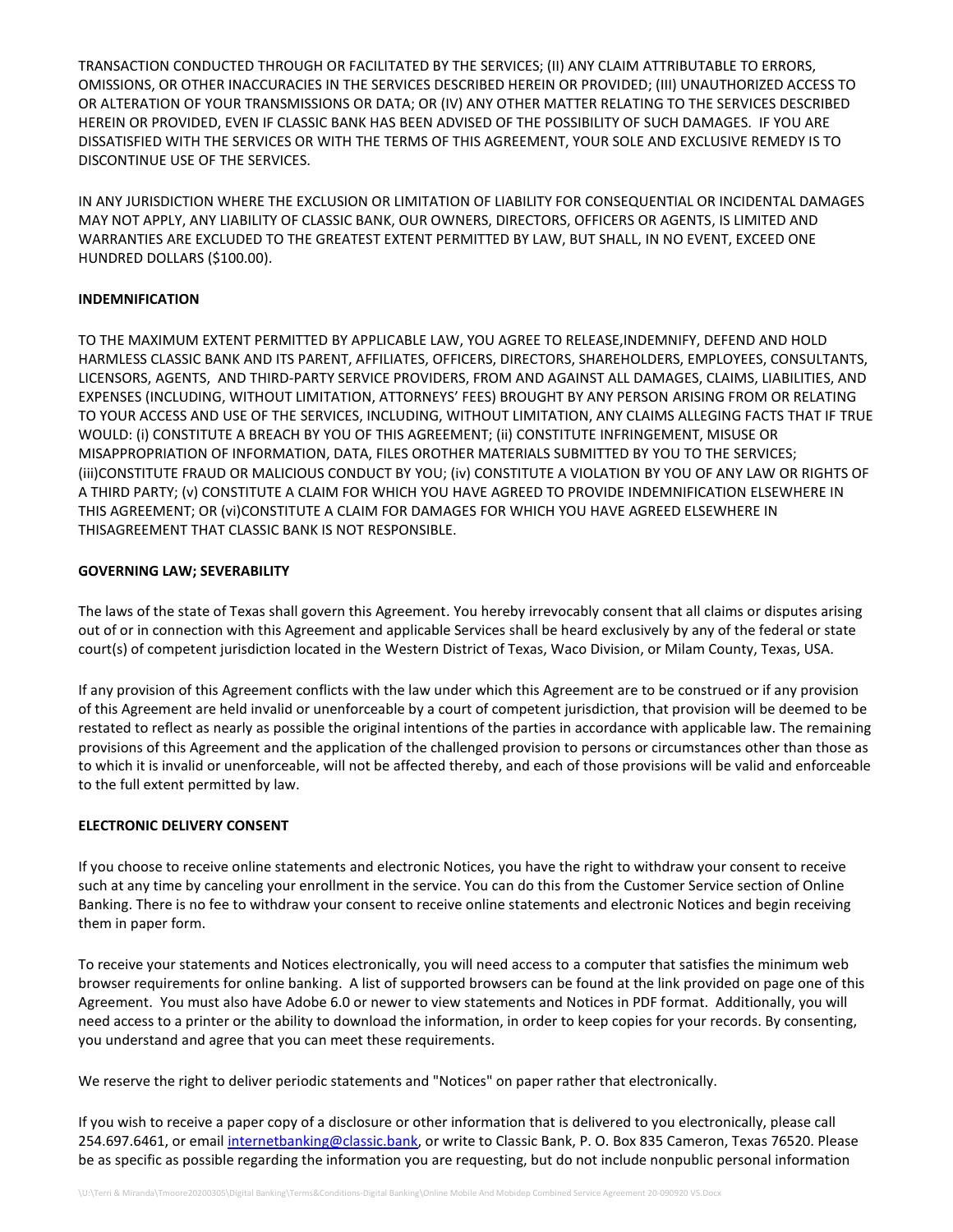such as account numbers or Social Security Numbers in email, as it is not secure. Statements and notices will only be mailed to the address we have on file. There is no fee to request a paper copy of a regulatory notice or a copy of the terms and conditions and fees on your account. If you wish to have a paper copy of a statement or check mailed to you, normal research fees will apply.

You are responsible for providing us with updated contact information, such as changes in your email address. You can update and change your email address at any time from the Customer Service section of Online Banking.

#### **ONLINE BANKING FUNCTIONS AND GENERAL DESCRIPTIONS OF SERVICES**

**Funds Transfers –** You may perform unlimited transfers between eligible accounts. You may not make more than six (6) transfers per month from any savings or money market account. All transfers conducted prior to 10:00 PM CT will process on that business day.

**Balance Inquiries –** You may use online banking to check balances on all deposit and loan accounts.

**Account Services –** You may use online banking to view copies of checks and deposit account statements, place stop payments on checks, set up account alerts, and download account information to Microsoft Money, Intuit Quicken, or Intuit QuickBooks.

**External Transfers –** External transfers allow qualified customers to electronically transfer money between eligible deposit accounts at Classic Bank and other financial institutions that are located in the United States and have a valid ABA routing number. If you use the External Transfer Service, you represent and warrant that you are the owner of the account(s) selected for the External Transfer Service and /or you have been authorized by the owner of the accounts to use this service. External Transfer Services are subject to application and approval once eligibility period has been completed.

• You may use external transfers only to make transfers to and from your eligible Classic Bank accounts and any eligible checking, savings, or money market accounts at Approved Financial Institutions, from which accounts you must be authorized to make withdrawals and you have verified your ownership (Verified Account).

• When you transfer funds from a Verified Account at any financial institution to your eligible Classic Bank account, the funds will not be available for your use or withdrawal until three (3) business days after the transfer is conducted even if the transfer is reflected in your current balance.

• You may only make transfers to and from your eligible Classic Bank accounts and Verified Accounts at other financial institutions for which you have authority to do so.

• In any one business day, the total aggregate amount of all transfers to Verified Accounts from eligible Classic Bank accounts cannot exceed \$2,500.00. In any one business day, the total aggregate amount of transfers from Verified Accounts to eligible Classic Bank accounts cannot exceed \$2,500.00. Other restrictions apply and will be disclosed to you upon approval of External Transfer Services. We may change limits and restrictions at any time without prior notice.

• We may terminate your access to the External Transfer Service without prior notice if:

- Any of your accounts with Classic Bank are not in good standing
- You have had any External Transfers canceled, revoked or incomplete due to insufficient funds, stop payments, revoked authorizations, frozen accounts, or
- Known of suspected fraud, or any other event that creates an unanticipated liability for Classic Bank.

**Online Statements –** You may opt to receive your periodic account statement electronically. You can enroll for on-line statements by going to the Statement Tab under the Account Tab in Internet Banking. Once this option is selected, your next periodic statement notice will be sent electronically to the email address on record.

**Bill Pay** – An optional service that allows you to schedule one time or recurring payments to third parties. See *Bill Pay Service Functionality* below for detailed information.

**Mobile Banking** – An optional service that provides easy access to the important financial information in your Classic Bank deposit and loan accounts. It provides the functionality from view balance to view and search transactions, and transaction capabilities such as account-to-account transfers. The functions can be expanded when you choose additional optional mobile services that we offer. Our Mobile Banking service can deliver content to all major mobile platforms. See *Mobile Banking* below for detailed information, and our *Mobile Banking Terms and Conditions*.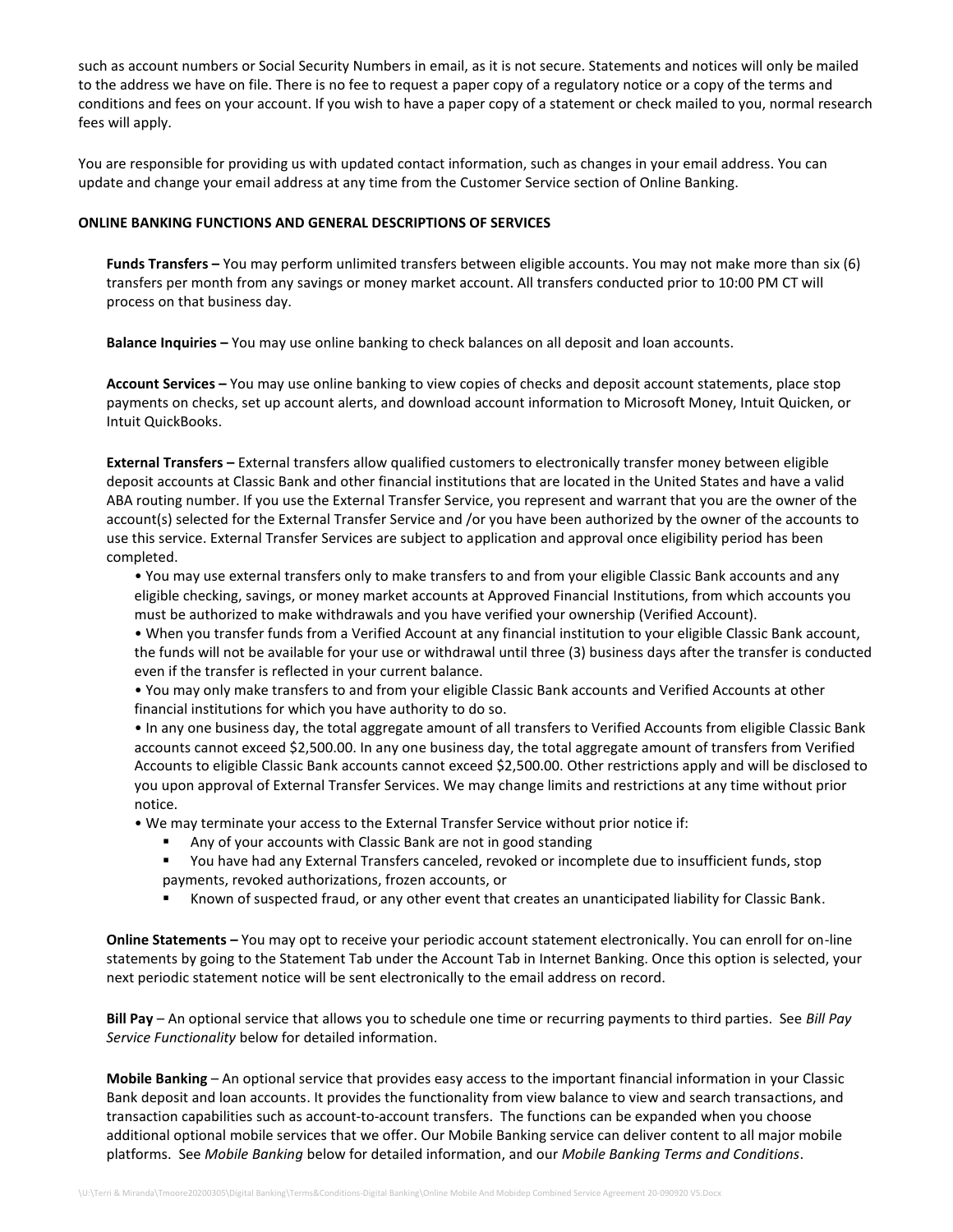**Mobile Deposit** – An optional service that enables consumers to use our Classic Bank Mobile Banking app and certain hardware (such as a smartphone or other mobile device) to take a picture of certain checks and Paper Items and transmit the images to us for deposit to their Classic Bank deposit account. Specifications and terms for mobile deposit are in our *Mobile Deposit Terms and Conditions*.

**Mobile Wallet –** An optional service that enables consumers to use their smartphone to make purchases in stores, at the table in restaurants, online, and much more.

**Account to Account (A2A) Payments through Zelle ®** – An optional service that provides a fast and easy way for you to make payments or transfer money between your Classic Bank deposit account and other consumers' accounts held at Classic Bank or at other financial institutions, using our Mobile App. Details are disclosed in our Terms and Use for Zelle® Pay agreement.

#### **BILL PAY SERVICE FUNCTIONALITY:**

**Make Payments** – You may make or schedule bill payments as needed. Payments can only be made to payees within the US and its territories. You can make payments to natural persons and businesses.

**Automatic Payments –** You may set up payments to pay automatically on an ongoing basis. You set up the frequency, amount and timing of the payment. The amount is fixed and will not change unless you manually change it.

**Payment Processing –** You authorize us to follow your payment instructions. We will deduct your payment from your designated account on the "Send on Date" or up to two business days after the "Send on Date". For Automatic Payments we will deduct your payment from your account on the "Start Date" or up to two business days after the Start Date. We will then initiate payments to Payees. To ensure on-time payments, allow at least 3-5 business days to process most payments; and 7-10 days to process payments by check.

**Bill Pay Timing –** Bill payment made by 8:00 PM CT Monday through Friday will process on that business day. Payments scheduled on a Saturday, Sunday or federal holiday will auto adjust to the next business day.

**Bill Pay Alerts –** Customers are automatically alerted by email when certain conditions occur. All alerts will have a description or reason for the alert. An alert will be sent when the following situations occur:

- Funding accounts are set to a pending status for bill payments,
- payment cancelled because of customer activity,
- payment cancelled because of exception conditions, and
- debit returns.

You are responsible for having sufficient and available funds on deposit to make payments and transfers on scheduled dates. We may deduct payments or transfers from your designated account in conjunction with any of the above listed services, even if such creates an overdraft. You are liable for all applicable overdraft fees.

#### **MOBILE BANKING – GENERAL DESCRIPTION OF SERVICES AND CONSENT**

Mobile Banking enables you to access your Classic Bank deposit and loan accounts via a mobile device. Mobile Banking enables you to access information on accounts that are tied to your Classic Bank Internet Banking account; including Balance Inquiries, Mini Statements, and Transfers. Once you set up your bill pay accounts (payees) in our optional Online Banking Bill Pay service you may make payments through Mobile Banking. Our Mobile Banking service is offered for free. Your wireless service provider may charge you a fee for access and text messages. Check with your wireless service provider for details on specific fees and charges.

There are three types of Mobile Banking: (1) the downloadable application, (2) the browser application, and (3) the text message (SMS) banking method. You will register for mobile banking on your mobile device. You can download our free Classic Bank app from the iTunes or Google Play Stores. You can also access the mobile web application at www.classicbank.mobi. This mobile site will be redirected to a secure site address of https://m.mbankingservices.mobi/wap/home/<238>/en. Short Message Service (SMS) text banking is also available by selecting the service within the Customer Service tab within your Classic Bank Internet Banking account. You will utilize your Classic Bank Internet Banking User ID and Password to access your Mobile Banking account.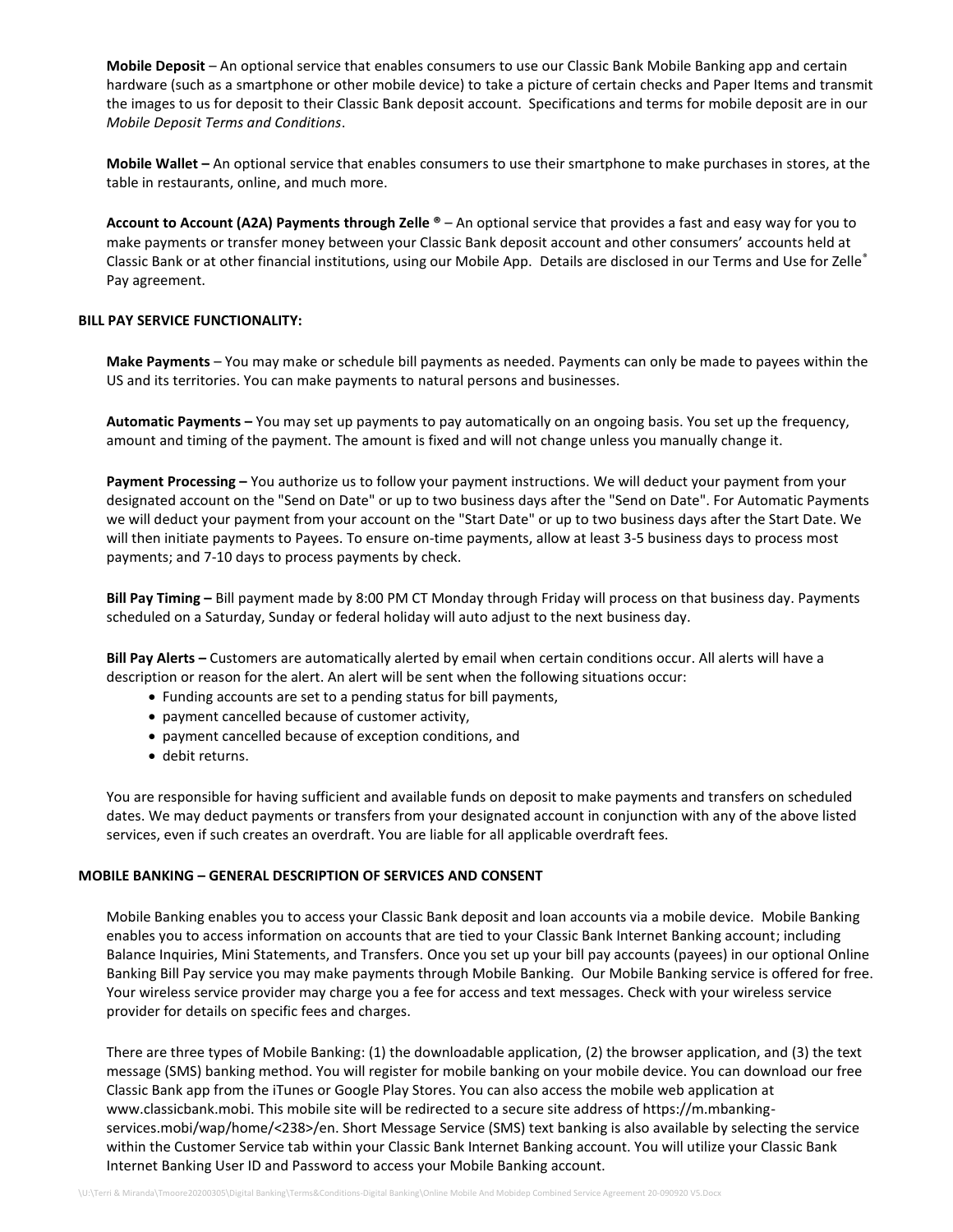In the event your mobile device is lost or stolen, you agree to update your information and make the appropriate changes to disable the use of your registered device. You understand that there are risks associated with using a mobile device, and that in the event of theft or loss, your confidential information could be compromised. Additionally, if your mobile device is lost or stolen, you agree to report the loss to your wireless carrier to stop service to that device. Do not report the loss of your mobile device to the bank.

You are responsible for obtaining, installing, maintaining and operating all necessary hardware, software, and Internet access necessary to use these services. Classic Bank is not responsible for failures from the malfunction of your hardware, software or Internet access services. We require your browser to be, at a minimum, 128-bit encryption enabled. If you believe that your Personal or Business Internet Banking ID is subject to unauthorized use or that an unauthorized transaction may be or has been made from a Classic Bank eligible checking account, contact our Internet Banking Department immediately at 800.789.6461, 254.697.6461, or [internetbanking@classic.bank.](mailto:internetbanking@classic.bank)

#### MOBILE DEVICE CONTACT CONSENT

By providing us with a telephone number for a mobile device, including a number that you later convert to a mobile device number, you are expressly consenting to receiving communications—including but not limited to prerecorded or artificial voice message calls, text messages, and calls made by an automatic telephone dialing system—from us at that number. Your express consent applies to each such telephone number that you provide to us now or in the future and permits such calls for non-marketing purposes. Calls and messages may incur access fees from your mobile services provider.

You will need to register your mobile device before we are able to send you text messages for the Services that use text messaging.

By registering your cellular phone number for text based services, you expressly consent to receiving text messages related to any of the Services that use such functionality. Message and data rates may apply and you are responsible for any such charges. Message frequency depends on your account settings and the frequency of use of Services. You have the ability to update your contact information and manage your communication preferences at any time by logging in to your Internet Banking account or the Classic Bank App.

If you require assistance for Mobile Banking, you may contact customer support 24/7 at 1-877-580-0235.

To select and begin using our Mobile Banking service, please go to our *Mobile Banking Terms & Conditions*.

*Revision Date 09/09/19*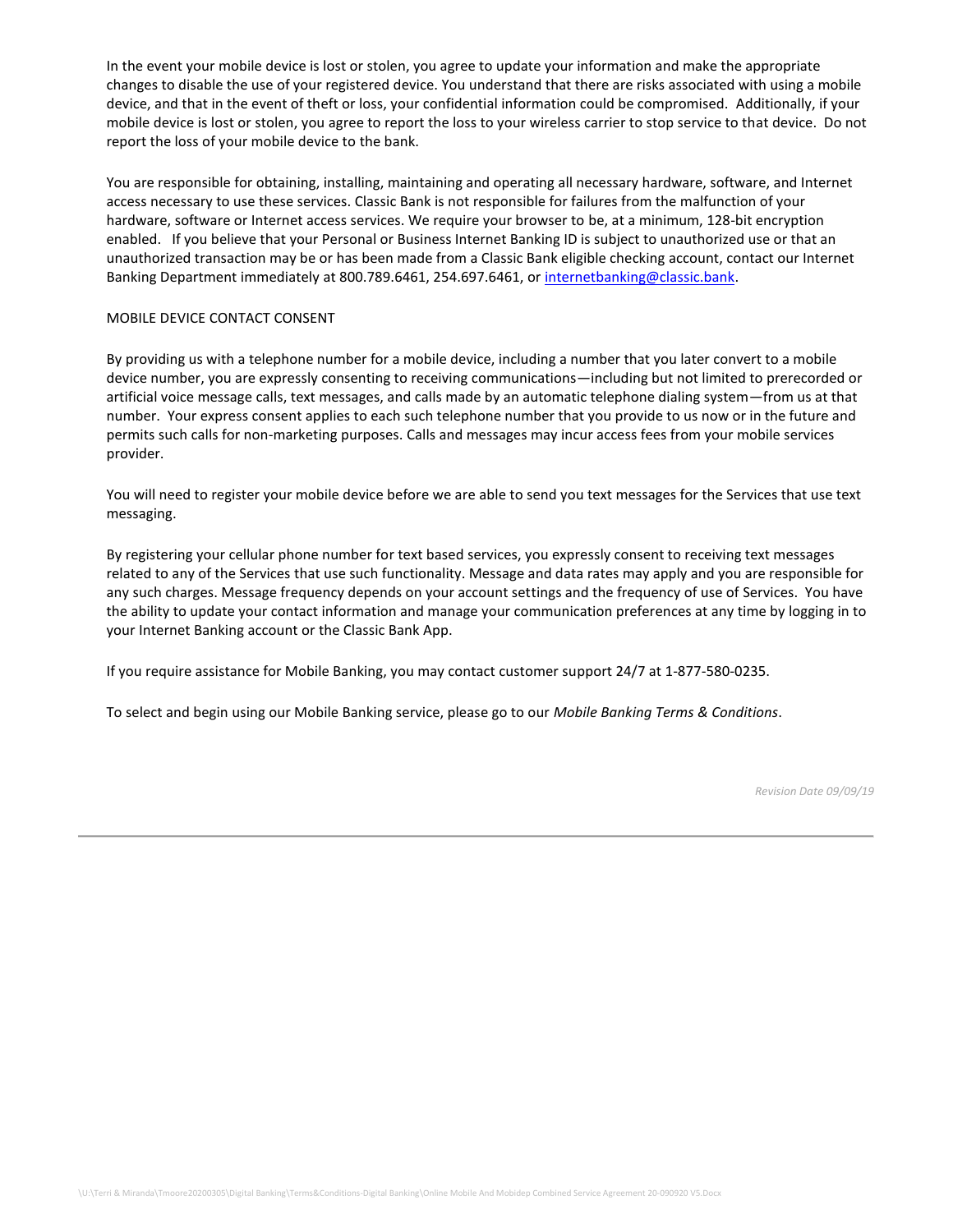# **CLASSIC BANK MOBILE BANKING ENROLLMENT TERMS & CONDITIONS**

#### END USER TERMS

This service is provided to you by Classic Bank, N. A. and powered by a Third Party "Licensor" mobile technology solution. Section A of these End User Terms is a legal agreement between you and Classic Bank, N. A.. Section B of these End User Terms is a legal agreement between you and the Licensor.

#### SECTION A

#### CLASSIC BANK, N.A. TERMS AND CONDITIONS

Thank you for using Classic Bank Mobile Banking combined with your handheld's text messaging capabilities. For help, text "HELP" to 79680. To cancel your plan, text "STOP" to 79680 at anytime. In case of questions please contact customer service at mobilebanking@classic.bank or call 1-877-580-0235.

#### Terms and Conditions

1. The services are separate and apart from any other charges that may be assessed by your wireless carrier for text messages sent to or received from Classic Bank, N. A.. You are responsible for any fees or other charges that your wireless carrier may charge for any related data or message services, including without limitation for short message service. Classic Bank does not charge for any content. All charges are billed by and payable to your Wireless Carrier.

2. The services are provided by Classic Bank, N. A. and not by any other third party. You and Classic Bank, N. A. are solely responsible for the content transmitted through the text messages sent to and from Classic Bank, N. A.. You must provide source indication in any messages you send (e.g., mobile telephone number, "From" field in text message, etc.)

3. You represent that you are the owner, or authorized user of the wireless device you use to receive the service, and that you are authorized to approve the applicable charges.

4. We will not be liable for any delays or failures in your receipt of any SMS messages as delivery is subject to transmission from your network operator and processing by your mobile device. SMS message services are provided on an as is, as available basis. SMS messaging is only available in the United States.

5. Data obtained from you in connection with this SMS service may include your mobile phone number, your carrier's name, and the date, time and content of your messages and other information that you may provide. We may use this information to contact you and to provide the services you request from us, and to otherwise operate, develop, and improve the service. Your wireless carrier and other service providers may also collect data from your SMS usage, and their practices are governed by their own policies. We will only use the information you provide to the service to transmit your test message or as otherwise described in this document. Nonetheless, we reserve the right at all times to disclose any information as necessary to satisfy any law, regulation, or governmental request, to avoid liability, or to protect our rights or property. When you complete forms online or otherwise provide us information in connection with the service, you agree to provide accurate, complete and true information.

6. The service as well as the content and materials received through the service are proprietary to us and our licensors, and is for your personal, non-commercial use only. You shall not damage, impair, interfere with, or disrupt the service or its functionality.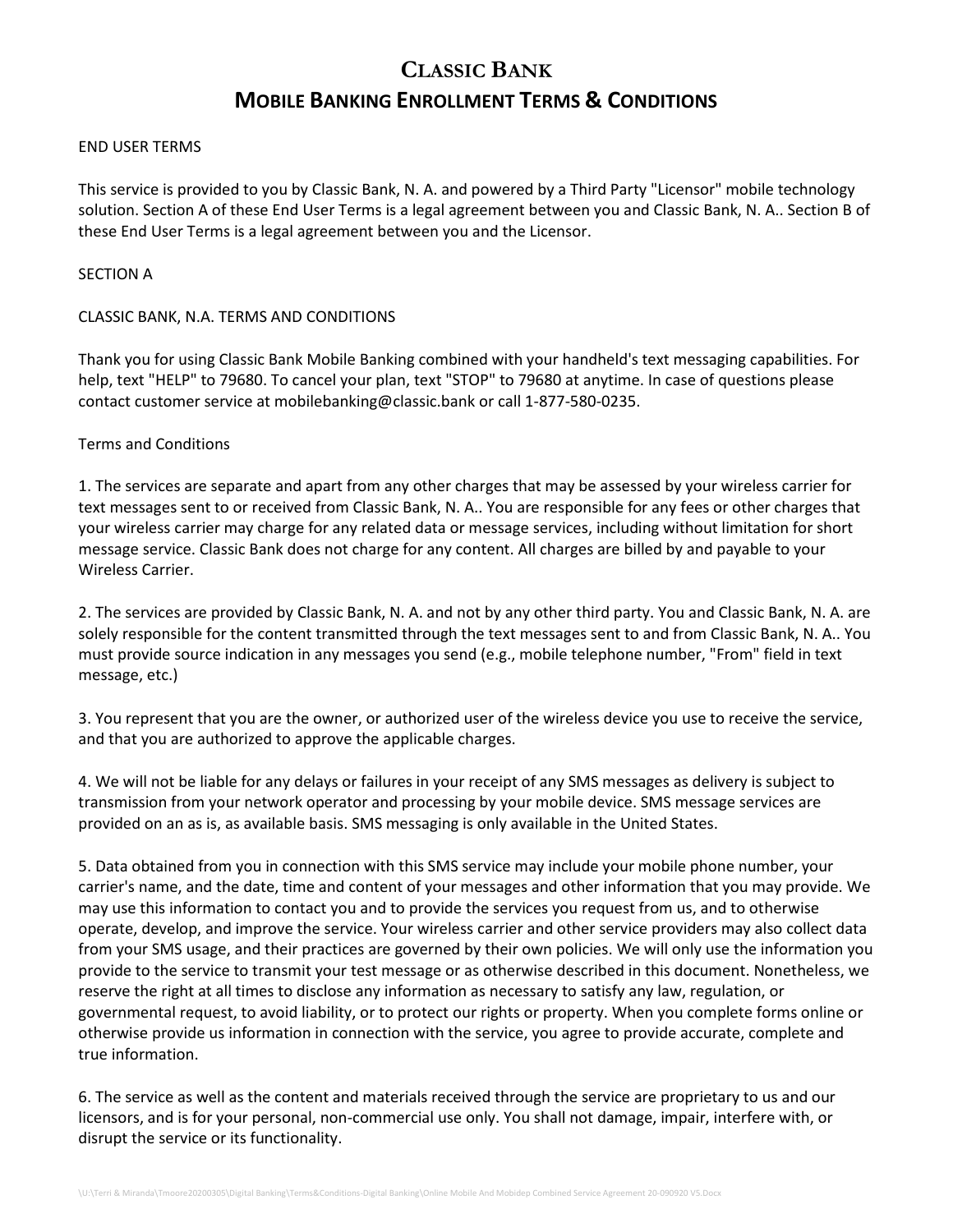7. We reserve the right to alter charges and/or these terms and conditions from time to time. We may suspend or terminate the service to you if we believe you are in breach of our terms and conditions. Our service is also subject to termination in the event your wireless service terminates or lapses. We may discontinue the service at any time.

### SECTION B

END USER LICENSE AGREEMENT TERMS FOR THE DOWNLOADABLE APP

To be Agreed to by End User Prior to Use of the Downloadable App

1. Ownership. You acknowledge and agree that a third party provider or licensor to your financial services provider ("Licensor") is the owner of all right, title and interest in and to the downloaded software to be used for access to Mobile Banking services from your financial services provider and the computer programs contained therein in machine readable object code form as well as any accompanying user documentation along with all subsequent copies, updates or versions thereof which are made available to you (if any), regardless of the media or form in which they may exist (collectively the "Software").

2. License Subject to the terms and conditions of this Agreement, you are hereby granted a limited, nonexclusive license to use the Software in accordance with the terms of this Agreement. All rights not expressly granted to you by this Agreement are hereby reserved by the owner of the Software. Nothing in this license will entitle you to receive hard-copy documentation, technical support, telephone assistance, or updates to the Software. This Agreement may be terminated at any time, for any reason or no reason. Upon termination, you agree to immediately destroy all copies of the Software in your possession or control.

3. Restrictions. You shall not: (i) modify, revise or create any derivative works of the Software; (ii) decompile, reverse engineer or otherwise attempt to derive the source code for the Software; (iii) redistribute, sell, rent, lease, sublicense, or otherwise transfer rights to the Software; or (iv) remove or alter any proprietary notices, legends, symbols or labels in the Software, including, but not limited to, any trademark, logo or copyright.

4. Disclaimer Warranty. THE SOFTWARE IS PROVIDED ON AN "AS IS" AND "AS AVAILABLE" BASIS WITHOUT WARRANTIES OF ANY KIND, EITHER EXPRESS OR IMPLIED, INCLUDING, BUT NOT LIMITED TO, THE IMPLIED WARRANTIES OF MERCHANTABILITY, FITNESS FOR A PARTICULAR PURPOSE AND NON\_INFRINGMENT. NO WARRANTY IS PROVIDED THAT THE SOFTWARE WILL BE FREE FROM DEFECTS OR VIRUSES OR THAT OPERATION OF THE SOFTWARE WILL BE UNINTERRUPTED. YOUR USE OF THE SOFTWARE AND ANY OTHER MATERIAL OR SERVICES DOWNLOADED OR MADE AVAILABLE TO YOU THROUGH THE SOFTWARE IS AT YOUR OWN DISCRETION AND RISK, AND YOU ARE SOLELY RESPONSIBLE FOR ANY DAMAGE RESULTING FROM THEIR USE.

5. Limitations of Warranty. TO THE MAXIMUM EXTENT PERMITTED BY APPLICABLE LAW, IN NO EVENT WILL LICENSOR , THE PROVIDER OF ANY FINANCIAL SERVICES AVAILABLE THROUGH OR RELATED TO THE SOFTWARE, ANY OF THEIR CONTRACTORS OR PROVIDERS OR ANY OF EACH OF THEIR AFFILIATES BE LIABLE FOR ANY DAMAGES ARISING OUT OF THE USE OR INABILITY TO USE THE SOFTWARE, INCLUDING BUT NOT LIMITED TO ANY GENERAL, SPECIAL, INCIDENTAL OR CONSEQUENTIAL DAMAGES, EVEN IF ADVISED OF THE POSSIBILITY THEREOF, AND REGARDLESS OF THE LEGAL OR EQUITABLE THEORY (CONTRACT, TORT OR OTHERWISE) UPON WHICH ANY CLAIM IS BASED. IN ANY CASE, LIABILITY OF LICENSOR OR ANY OF THE OTHER PERSONS OR ENTITIES DESCRIBED IN THE PRECEDING SENTENCE ARISING OUT OF THE USE OR INABILITY TO USE THE SOFTWARE SHALL NOT EXCEED IN THE AGGREGATE THE LESSER OF \$10.00 OR THE SUM OF THE FEES PAID BY YOU FOR THIS LICENSE.

6. U.S. Government Restricted Rights. The Software is commercial computer software subject to RESTRICTED RIGHTS. In accordance with 48 CFR 12.212 (Computer software) or DFARS 227.7202 (Commercial computer software and commercial computer software documentation), as applicable, the use, duplication, and disclosure of the Software by the United States of America, its agencies or instrumentalities is subject to the restrictions set forth in this Agreement.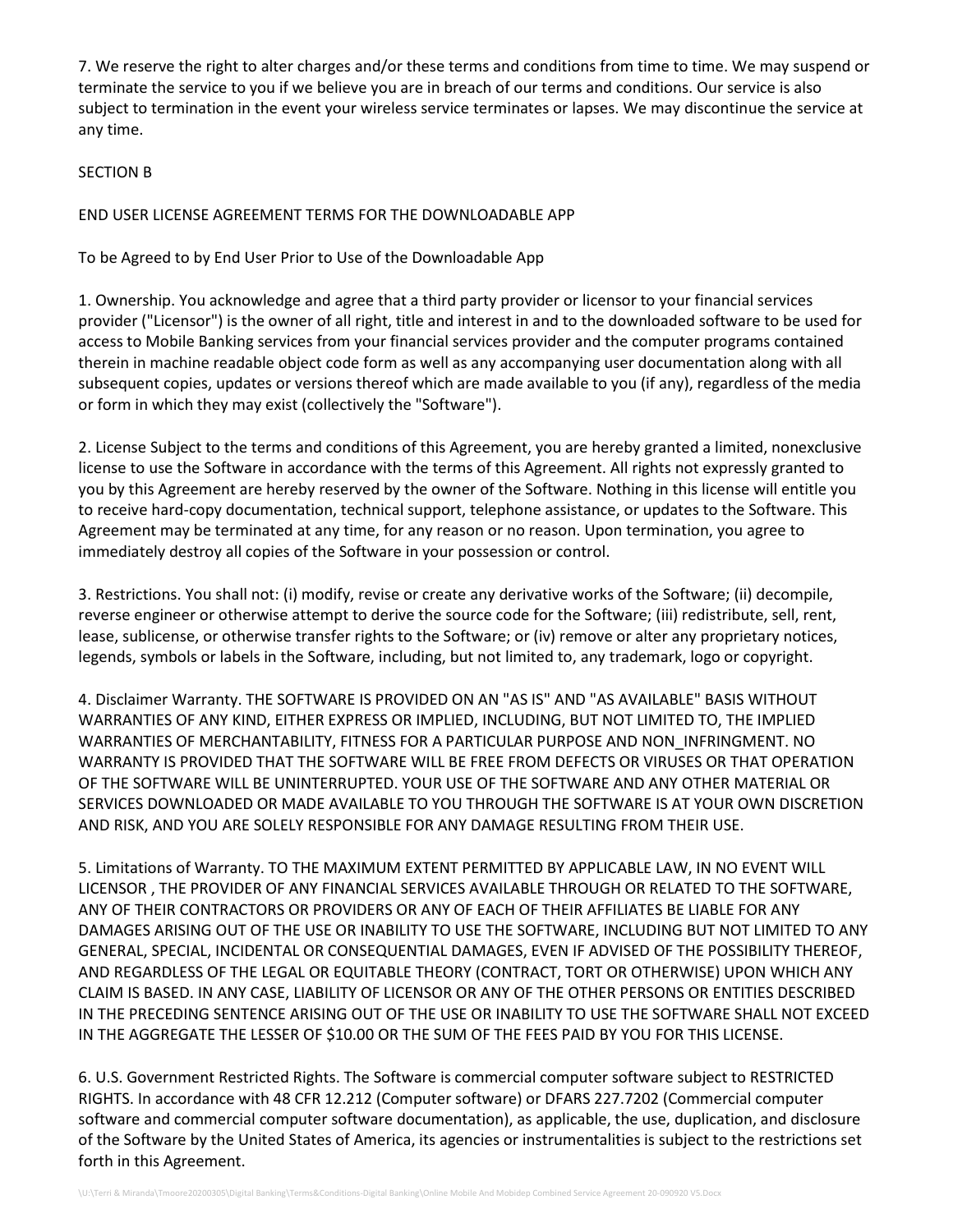7. Miscellaneous. This Agreement constitutes the entire agreement between the parties concerning the subject matter hereof. This Agreement will be governed by and construed in accordance with the laws of the state of Florida excluding that body of laws pertaining to conflict of laws. If any provision of this Agreement is determined by a court of law to be illegal or unenforceable, such provision will be enforced to the maximum extent possible and the other provisions will remain effective and enforceable. All disputes relating to this Agreement are subject to the exclusive jurisdiction of the courts of Florida and the parties expressly consent to jurisdiction and venue thereof and therein. The parties confirm that this Agreement and all related documentation is and will be in the English language. The application of the United Nations Convention on Contracts for the International Sale of Goods is hereby expressly waived and excluded.

8. Content and Services. Neither Licensor nor the provider of the wireless network is the provider of any financial services available through or related to the Software, and neither Licensor nor the provider of the wireless network or any contractor of the provider of the financial services available through or related to the Software, is responsible for any of the materials, information, products or services made available to you via the Software.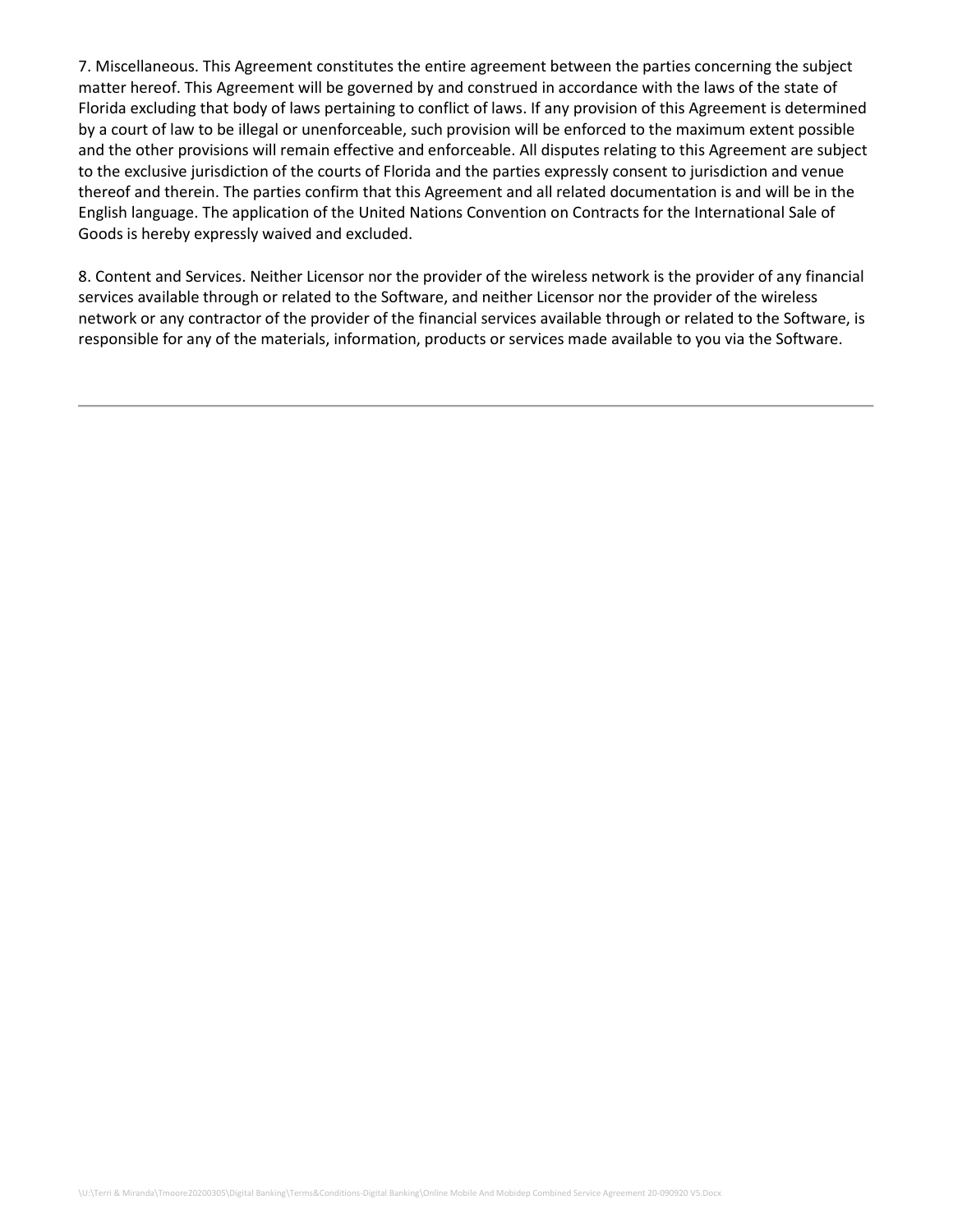## **CLASSIC BANK**

## **Mobile Deposit Terms & Conditions**

Your use of the Classic Bank Mobile Deposit service ("Service") is governed by the terms and conditions of the Classic Bank Online Banking Service Agreement (OBSA), Mobile Banking Terms & Conditions, and these Mobile Deposit Terms & Conditions ("Agreement"). You may review the OBSA on our website, www.classic.bank. If we make changes to this Agreement, we will make the amended Agreement available on our website. We will notify you of changes as specified in the OBSA.

Your enrollment in our Mobile Deposit service constitutes your agreement with the terms of the OBSA, Mobile Terms & Conditions, and this Agreement; and your acknowledgement that you have read the Agreement, will comply with it, and will retain a copy for your records.

In this Agreement, the words "you" and "your" mean the account holder(s) and anyone else with the authority to deposit, withdraw, or exercise control over the funds in the account.

The words "we," "us," and "our" mean Classic Bank, N.A., (Classic Bank), the depository bank holding your account(s).

- A. **Description of the Classic Bank Mobile Deposit Service.** The Service enables you to use our Classic Bank Mobile Banking application and certain hardware (such as a smartphone or other mobile device) to remotely (i) create a digital image of certain original checks and (ii) transmit those digital check images to us for deposit to your account in accordance with this Agreement and the Terms and Conditions of your deposit account.
- B. **Qualification**. In order to enroll in the Service, you must be designated as an account owner or authorized signer of a Classic Bank Deposit Account ("Account") that is eligible for this Service. Provision of the Service is at the Bank's sole discretion.
- C. **Conditions to Provision of the Service**. As a condition to Bank's provision of the Service, you shall (a) maintain the Account in good standing, (b) subscribe to Classic Bank Personal Internet Banking, and (c) comply with such restrictions on the Service as we may communicate to you from time to time.
- D. Fees. Currently, we do not charge-a fee for the Service. We reserve the right to charge a fee for the Service, at any time and without prior notice, unless notice is required by law or regulation. Transactions you conduct via the Service are subject to applicable fees, including but not limited to overdraft fees, disclosed in other agreements, disclosures, or fee schedule, which is available on our website.
- E. **Creating and Transmitting Electronic Items to Classic Bank**. You agree to create a digital check image of and deposit only original "checks" (i.e., drafts drawn on a bank, credit union, savings and loan and payable on demand.) Each digital check image transmitted to us must comply with and meet, in our sole and absolute judgment, the standards and requirements of legibility that we establish from time to time. The image quality must also meet the applicable standards established by the American National Standards Institute (ANSI), the Board of Governors of the Federal Reserve, and any other applicable regulatory agency, clearing house or association. For example, the digital check image must provide all information on the front and back of the original check at the time presented to you by the drawer, including, but not limited to, information about the drawer and the paying bank that is preprinted on the original check, MICR information, signature(s), any required identification written on the front of the original check; and your endorsements applied to the back of the original check.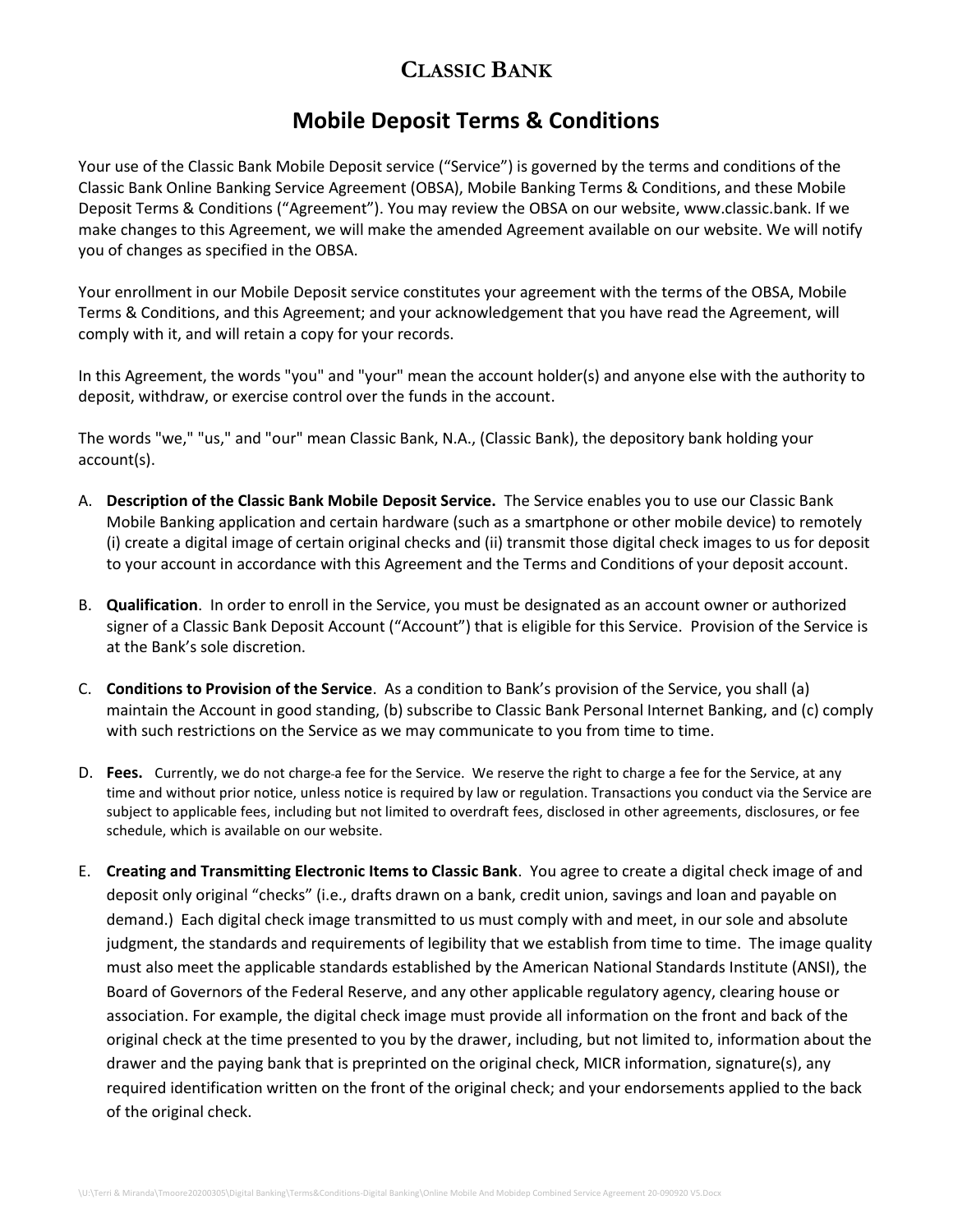You agree to review and verify for accuracy the information contained in the digital check image (Item) before you transmit it to us.

F. **Endorsements**. Endorsements are to be made on the back of the check, in accordance the specifications outlined in your deposit account terms and conditions. Each digital check image transmitted for deposit must be endorsed with your signature and contain the restrictive endorsement "*For Mobile Deposit Only at Classic Bank*". Any loss we incur from a delay or processing error resulting from an irregular endorsement or other markings by you will be your responsibility.

When the digital image of the front and back of a check is transmitted to the Bank, it is individually or collectively converted to an electronic image for subsequent presentment and collection. It shall therefore be deemed an "Item" within the meaning of Articles 3 and 4 of the Uniform Commercial Code**.** 

- G. **Ineligible Checks.** You agree that you will not create a digital image and attempt to deposit any ineligible check. Transactions containing an ineligible check may be rejected by us in our sole and absolute discretion. Properly payable checks that we consider ineligible for mobile deposit may be presented for deposit by conventional means. Ineligible checks include, but are not limited to:
	- Checks payable to any person or entity other than the person or entity that owns the account that the check is being deposited into;
	- Checks containing an alteration on the front of the check;
	- Checks and other items that you know or suspect, or should know or suspect, are fraudulent or otherwise not authorized by the owner of the account on which it is drawn;
	- Checks payable jointly, unless deposited into an account in the name of all the payees;
	- Checks drawn on a financial institution located outside the United States;
	- Checks that are remotely created checks (as defined in federal Regulation CC);
	- Checks not payable in United States currency;
	- Checks dated more than six  $(6)$  months prior to the date of deposit (i.e., stale dated checks);
	- Checks that are "VOID" after 90 days;
	- Image Replacement Document (IRD, aka Substitute Check);
	- Money Orders, Cashier's Check, and Traveler's Checks;
	- Checks that are not endorsed on the back in blue or black ink, with your signature and "For Mobile Deposit at Classic Bank Only".
	- Checks that have previously been submitted through the Service, another remote deposit service, or previously presented for payment to any financial institution (duplicate deposit).
- H. **Processing Your Electronic Item(s)**. Eligible checks that you transmit to us and we receive on any Business Day<sup>1</sup> before the Cut-Off-Time (separately disclosed to you), will be processed on that Business Day. If you transmit to us, or we receive your digital check image after the Cut-Off Time on any Business Day, we shall process your mobile deposit on the next Business Day. Your digital check image is deemed to have been received by the Bank when the Service generates a confirmation message.
- I. **Exception Items**. We will use commercially reasonable efforts to process your mobile check deposits. Digital check images that we in our sole discretion determine to be ineligible for the Service ("Exception Item") will be rejected when detected. Exception Items include but are not limited to: (a) Ineligible Items listed in this Agreement (b) items that are not legible or contains MICR data that is not machine-readable, (c) was previously processed items, or (c) checks or other items that we, in our sole discretion, refuse to accept. We will notify you of each Exception Item by email, at the email address of record and in affect at the time your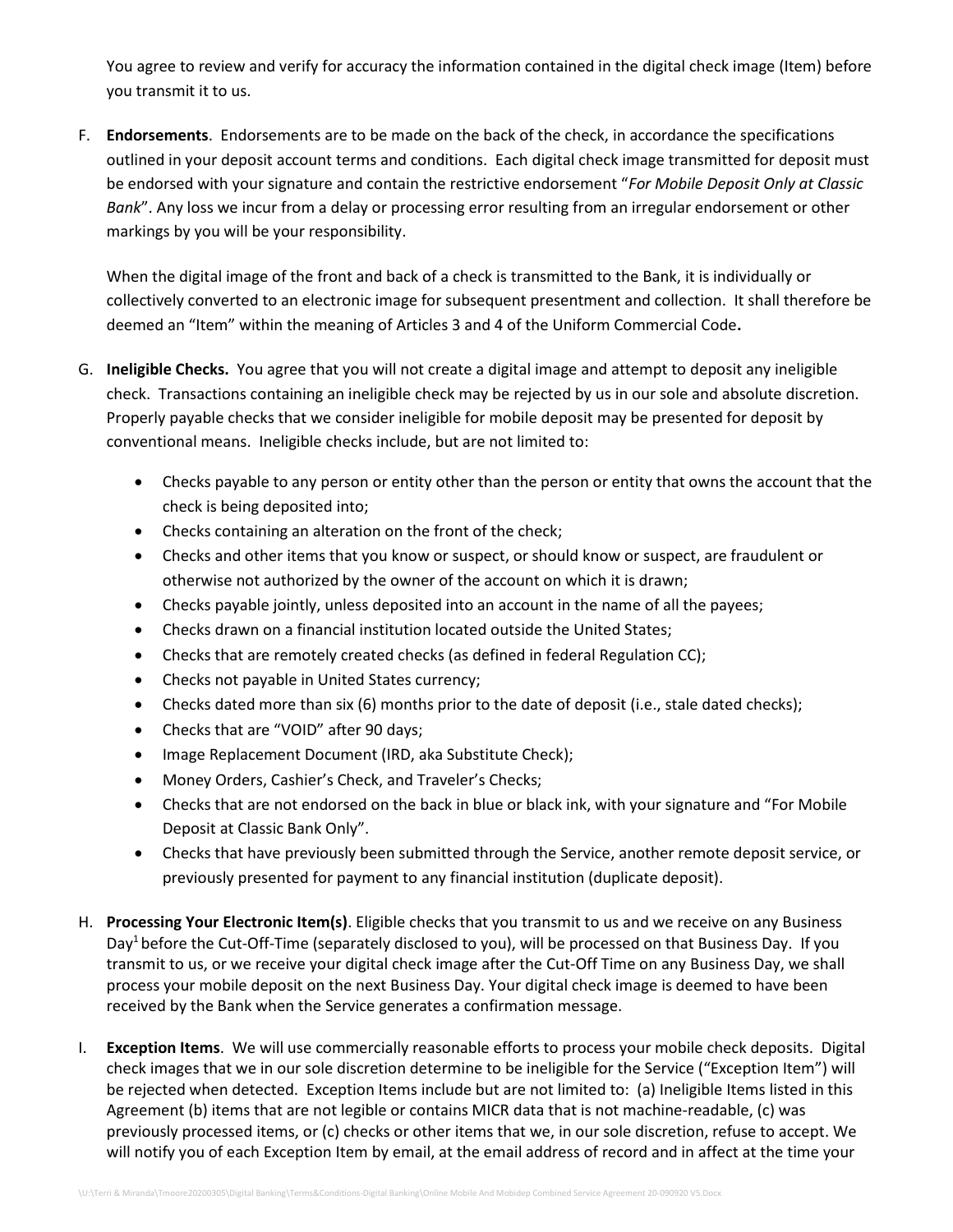mobile deposit is processed, or other communication channels that we deem appropriate. Properly payable checks that we have rejected as Exception Items may be presented for deposit by conventional means. Even if we do not identify a digital check image as an Exception Item during processing, it may be returned to us by the Paying Bank. Common reasons for a Paying Bank to return an item include but are not limited to: it determines the Item or check to be illegible, not machine readable, or the image is missing. Our failure to identify and reject an Exception Item shall not preclude or limit your obligation to Classic Bank under Paragraph L.

J. **Deposits to the Account**. All digital check images processed for deposit through the Service will be treated as "deposits" in accordance with your Deposit Account Terms and Conditions, and will be subject to the terms therein. We reserve the right to reject any digit check image transmitted through the Services, at our discretion, and without liability to you. We are not responsible for digital check images we do not receive or for digital check images that are dropped during transmission. A digital check image shall be deemed received when you receive a confirmation from us that we have received the digital check image. Receipt of such confirmation does not mean that the transmission was error free or complete.

Subject to our right to identify and reject Exception Items, we shall be deemed to have accepted each digital check image for deposit to the Account on the Business Day that we process the digital check image, provided its transmission and receipt is prior to the Cut-Off Time. The deposit will be deemed to have been deposited at the office where the Account is maintained.

- K. **Availability of Funds**. You agree that digital check images transmitted using the Services are not subject to the funds availability requirements of Federal Reserve Board Regulation CC. We may hold the funds deposited through the Service for up to seven business days from the date of deposit. In some instances, funds may be available sooner; based on such factors as credit worthiness, the length and extent of your relationship with us, transaction history, experience history, and other factors as we, in our sole discretion, deem relevant. Typically we will email a notice to you when funds are on hold and unavailable to you.
- L. **Deposit Limitations**. The daily limit on consumer mobile deposits is \$5,000.00, and 10 Items. The daily limit for non-consumers is \$10,000, and 10 items; with an aggregate limit of \$25,000 per 10 calendar days. Each deposit may be comprised of only one check.
- M. **Security Procedures**. Any individual authorized by you to access the Service (a "User") shall do so by entering a user name and a password, or other unique identifier that may be required (collectively referred to herein as "Security Credentials"). No person employed or contracted by Classic Bank shall have access to any Security Credentials you or your Users create. From time to time, we may require you to use additional security and authentication procedures, as specified in the OBSA.
- N. **Safeguarding, Retention, and Disposal of Transmitted Items.** You agree to safeguard and protect all original checks from unauthorized access or use; and to guard against theft; counterfeiting; further negotiation, deposit, or presentment. Upon your receipt of a confirmation from us that we have received the digital check image, you agree to prominently mark the item as "Electronically Presented" or "VOID" and to promptly and properly dispose of the item in a manner that renders it unreadable; to ensure that it is not represented for payment. Prompt and proper disposal shall occur not later than the business day following the transmission date. You agree to not re-present the item. You will promptly provide us with the item or a sufficient copy of the front and back of the item, upon request to aid in the clearing and collection process, to resolve claims by third parties with respect to any item, or for our audit purposes.
- O. **Disclaimer of Warranties.** YOU AGREE YOUR USE OF THE SERVICES AND ALL INFORMATION AND CONTENT (INCLUDING THAT OF THIRD PARTIES) IS AT YOUR RISK AND IS PROVIDED ON AN "AS IS" AND "AS AVAILABLE" BASIS. WE DISCLAIM ALL WARRANTIES OF ANY KIND AS TO THE USE OF THE SERVICES, WHETHER EXPRESS OR IMPLIED, INCLUDING, BUT NOT LIMITED TO THE IMPLIED WARRANTIES OF MERCHANTABILITY, FITNESS FOR A PARTICULAR PURPOSE AND NONINFRINGEMENT. WE MAKE NO WARRANTY THAT THE SERVICES (i) WILL MEET YOUR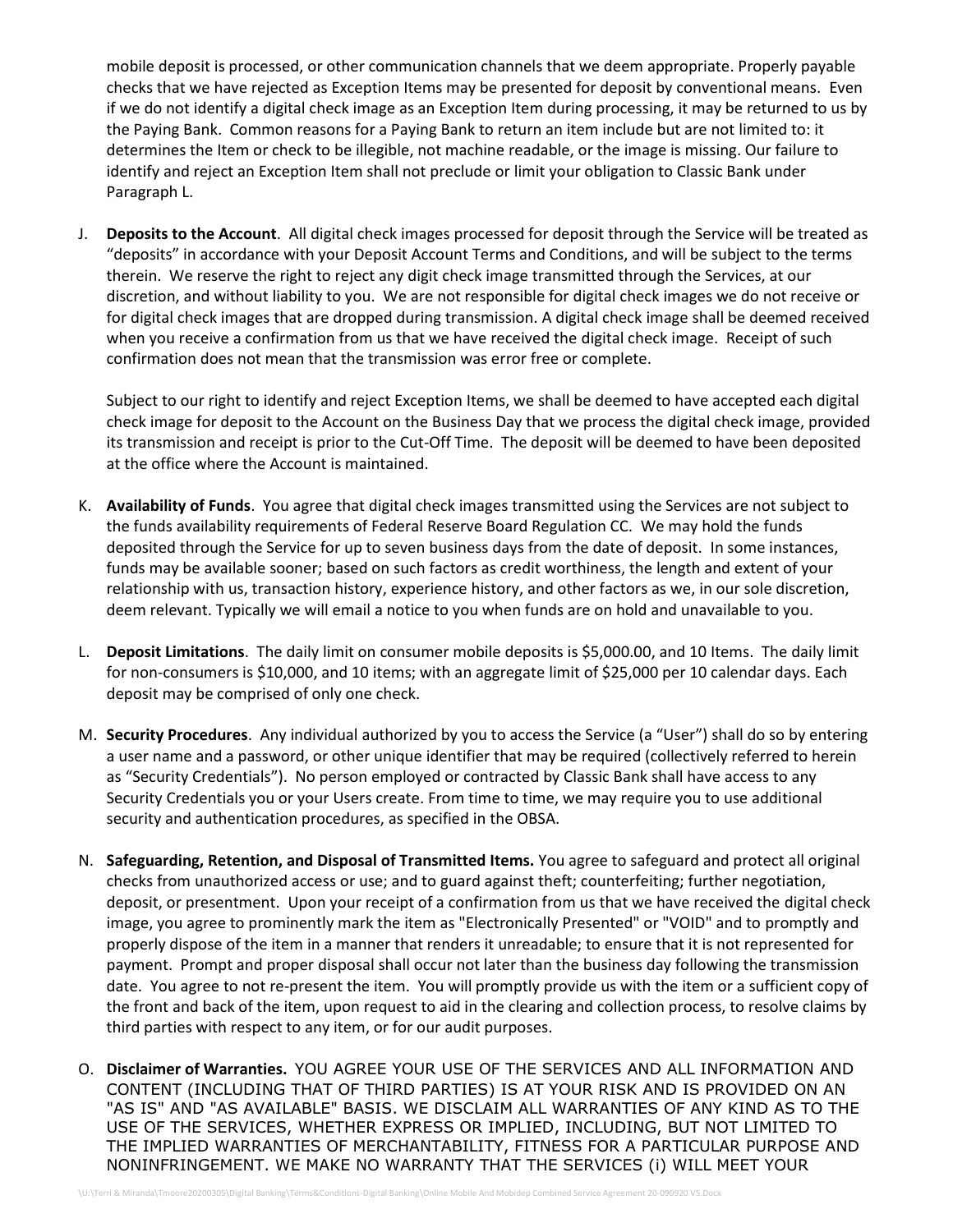REQUIREMENTS, (ii) WILL BE UNINTERRUPTED, TIMELY, SECURE, OR ERROR-FREE, (iii) THE RESULTS THAT MAY BE OBTAINED FROM THE SERVICE WILL BE ACCURATE OR RELIABLE, AND (iv) ANY ERRORS IN THE SERVICES OR TECHNOLOGY WILL BE CORRECTED.

- P. **LIMITATION OF LIABILITY.** YOU AGREE THAT WE WILL NOT BE LIABLE FOR ANY DIRECT, INDIRECT, INCIDENTAL, SPECIAL, CONSEQUENTIAL OR EXEMPLARY DAMAGES, INCLUDING, BUT NOT LIMITED TO DAMAGES FOR LOSS OF PROFITS, GOODWILL, USE, DATA OR OTHER LOSSES RESULTING FROM THE USE OR THE INABILITY TO USE THE SERVICES INCURRED BY YOU OR ANY THIRD PARTY ARISING FROM OR RELATED TO THE USE OF, INABILITY TO USE, OR THE TERMINATION OF THE USE OF THIS SERVICES, REGARDLESS OF THE FORM OF ACTION OR CLAIM (WHETHER CONTRACT, TORT, STRICT LIABILITY OR OTHERWISE), EVEN IF CLASSIC BANK HAS BEEN INFORMED OF THE POSSIBILITY THEREOF.
- Q. **Your Warranties to Classic Bank**. You represent and warrant to Classic Bank that: FAILURE TO PROTECT YOUR HARDWARE AND SECURITY CREDENTIALS MAY ALLOW AN UNAUTHORIZED PARTY TO ACCESS THE SERVICE AND TRANSMIT AN ELECTRONIC ITEM FOR DEPOSIT. ALL USES OF THE SERVICE THROUGH YOUR SECURITY CREDENTIALS WILL BE DEEMED TO BE USES AUTHORIZED BY YOU AND BE BINDING UPON YOU. YOU ASSUME THE ENTIRE RISK FOR ANY FRAUDULENT OR UNAUTHORIZED USE OF YOUR SECURITY CREDENTIALS. YOU AGREE TO (i) EXERCISE RESPONSIBLE BEHAVIOR WHEN USING THE SERVICE, (ii) FOLLOW THE INSTRUCTIONS AND RECOMMENDATIONS THAT CLASSIC BANK PROVIDES YOU WITH RESPECT TO THE SERVICE AND (iii) USE MAXIMUM CAUTION IN PROTECTING YOUR HARDWARE AND SECURITY CREDENTIALS FROM UNAUTHORIZED ACCESS. YOU AGREE TO NOTIFY CLASSIC BANK IMMEDIATELY IF YOU BECOME AWARE OF ANY LOSS OR THEFT OF, OR ANY UNAUTHORIZED USE OF THE SERVICE OR YOUR SECURITY CREDENTIALS.
- R. **Your Agreement to Indemnify Classic Bank**. You will indemnify, defend, and hold harmless Classic Bank, its directors, officers, employees, and agents (collectively in this Paragraph R, "Indemnitees") from and against all liabilities, damages, claims, obligations, demands, charges, costs, or expenses (including reasonable fees and disbursements of legal counsel and accountants) permitted by law and awarded against or incurred or suffered (collectively, "Losses and Liabilities") by Indemnitees arising directly or indirectly from or related to the following (except for Losses and Liabilities arising directly or indirectly from or related to our own gross negligence or willful misconduct):
	- 1. Any negligent or intentional act or omission by you in the performance of your obligations under this Agreement, including, but not limited to, (i) duplicate image of the same original check, (ii) transmission of duplicate digital check images, (iii) calculation errors of deposit totals, (iv) numerical errors on deposit data entry, and (v) fraudulent or unauthorized use of your hardware or Security Credentials.
	- 2. Any material breach in a representation, warranty, covenant, or obligation of you contained in this Agreement;
	- 3. The violation of any applicable law, statute, or regulation in the performance of your obligations under this Agreement;
	- 4. Classic Bank acting as a "reconverting bank" under the Check Clearing for the 21st Century Act through the creation of "substitute checks" or purported substitute checks using a digital check image or an illegible digital check image created by you;
	- 5. Our presenting to Paying Bank a digital check image for payment; and
	- 6. Your failure to (i) securely maintain your hardware or the original check, or (ii) proper and timely disposal of original check in accordance with this Agreement, in which event such Losses and Liabilities shall include without limitation consequential damages.

This Paragraph R shall survive the termination of the Service.

- S. **Termination**. You or we may terminate the Service at any time, for any reason, without prior notice.
- T. **Right to Audit**. We may periodically audit and verify your compliance with this Agreement. You agree to cooperate and provide information or documents, at your expense, as may be reasonably requested by Classic Bank in the course of such audit.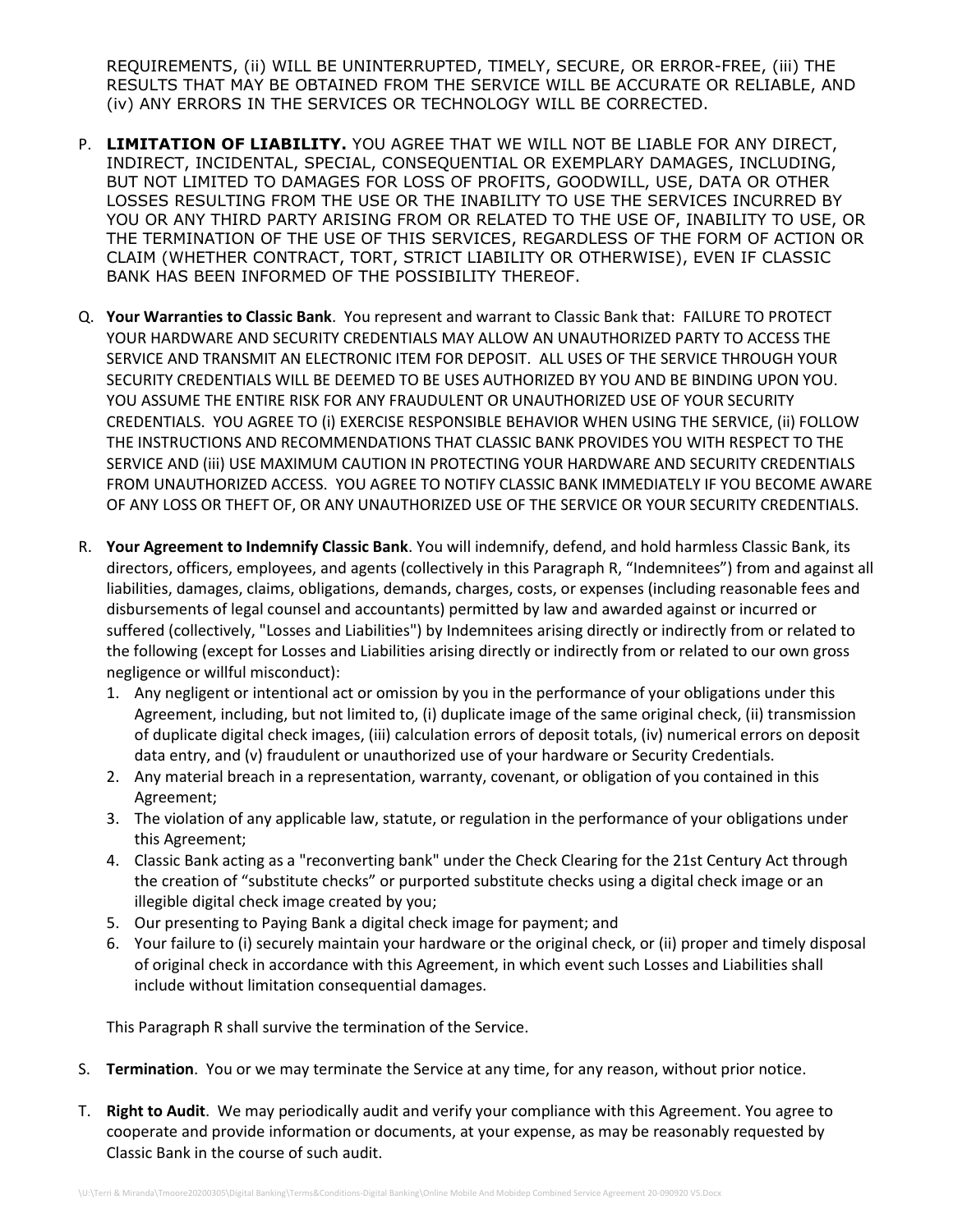U. **Entire Agreement; Conflicting Terms**. This Agreement forms part of and is incorporated by reference into the OBSA. Except as amended by this Agreement, the OBSA remains in full force and effect. In the event of any conflict between this Agreement and the OBSA, this Agreement shall govern with respect to the Service.

 $^1$  A "Business Day" is every day except Saturdays, Sundays, and federal holidays.

*Deposit products offered by Classic Bank, N.A. Member FDIC.*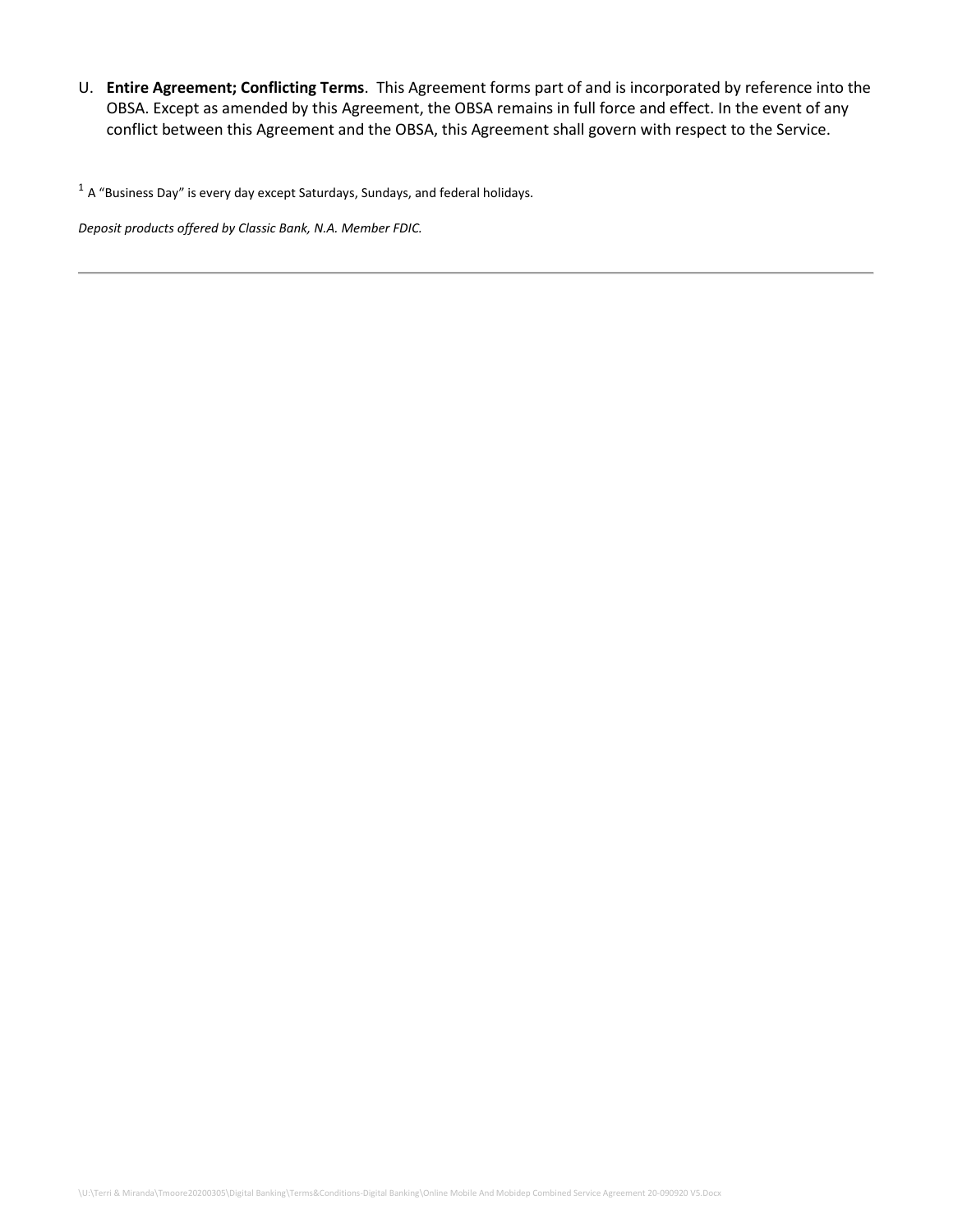## **Classic Bank's Terms of Use for** *Zelle*

These are the Terms of Use for paying or transferring money between you and others with the *Zelle* service at Classic Bank, N.A. ("Classic Bank"). These Terms of Use supplement your deposit account agreement (Terms and Conditions of Your Account, including the disclosures contained in it such as "Your Ability to Withdraw Funds" policy), Online Banking Service Agreement, and Mobile Banking Terms and Conditions. If those agreements conflict with these Terms of Use, these Terms of Use supersede. Some terms defined in these Terms of Use may be defined in other agreements you have with us, and may have a different meaning. Defined terms continue to have the meaning described in the document or agreement in which they are defined.

## **1. Description of Services**

a. We have partnered with the *Zelle Network®* (*"Zelle"*) to enable a convenient way to transfer money between you and others who are enrolled through Classic Bank, directly with *Zelle®*, or enrolled with another financial institution that partners with *Zelle* (each, a "User") using aliases, such as email addresses or mobile phone numbers (the "Service"). Financial institutions that have partnered with *Zelle* are referred to herein as "Network Banks."

b. *Zelle* provides no deposit account or other financial services. *Zelle* neither transfers nor moves money. You may not establish a financial account with *Zelle* of any kind. All money will be transmitted by a Network Bank.

c. THE SERVICE IS INTENDED TO SEND MONEY TO FRIENDS, FAMILY AND OTHERS YOU KNOW AND TRUST. YOU SHOULD NOT USE THE SERVICE TO SEND MONEY TO RECIPIENTS WITH WHOM YOU ARE NOT FAMILIAR OR YOU DO NOT TRUST.

d. Proceeding with using the *Zelle* Service constitutes your assent to and acceptance of the terms and conditions contained herein.

## **2. Eligibility and User Profile**

a. The Service is available to our consumer customers with an eligible deposit account (Account) currently enrolled in Mobile Banking. Account eligibility rules may differ if you are enrolling in *Zelle* through another Network Bank or on *Zelle's* separate transfer service website or mobile app. In order to receive fund transfers into your Account, that Account must be in good standing. In order to transfer funds out of your Account to another individual, you must have an available balance in that Account.

b. When you enroll to use the Service or when you permit or authorize others to act on your behalf, to use, or access the Service, you agree to these terms and conditions. You represent that you have the authority to authorize debits and credits to the enrolled bank account.

c. You agree that you will not use the Service to send money to anyone to whom you are obligated for tax payments, payments made pursuant to court orders (including court-ordered amounts for alimony or child support), fines, payments to loan sharks, gambling debts or payments otherwise prohibited by law; and you agree that you will not use the Service to request money from anyone for any such payments.

d. The Service is intended for consumer purposes (personal, family, household, not business purposes or commercial use). You agree that you will not use the Service to send or receive payments in connection with your business or commercial enterprise. We reserve the right to decline your enrollment if we believe that you are enrolling to use the Service with your business account or to receive business or commercial payments; and to suspend or terminate your use of the Service if we believe that you are using the Service for business or commercial purposes, or for any unlawful purpose. Except as otherwise required by applicable law, we may block, restrict, suspend or terminate your use of the Service at any time without notice and for any reason, including if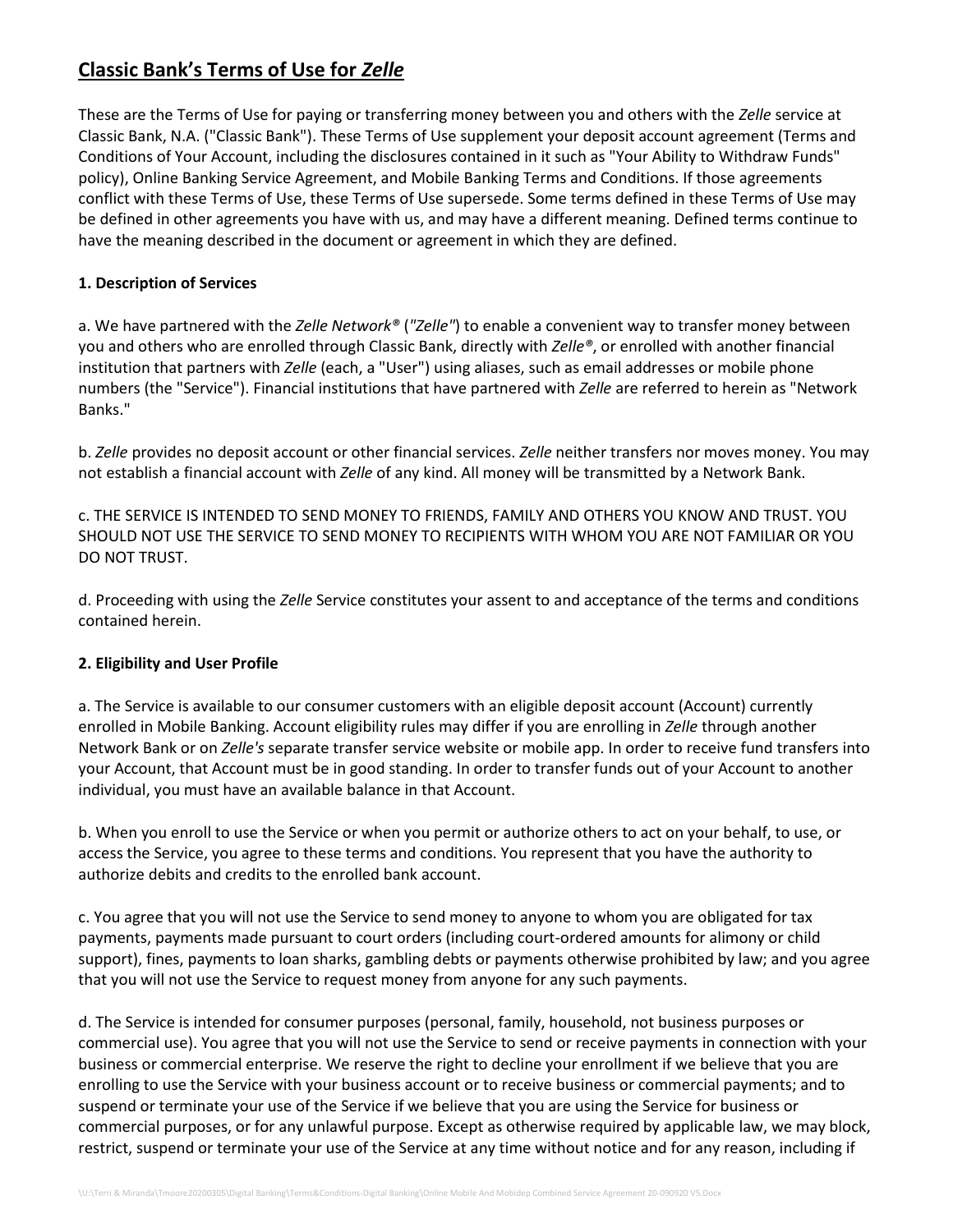you violate these Terms of Use, we suspect fraudulent activity, or as a result of the disabling or revocation of your Internet Banking account.

e. You agree that you will not use the Service for international payments or transfers, including origination of International ACH Transactions (IATs).

## **3. Amendments**

a. We reserve the right, for any reason, to discontinue offering this Service.

b. We reserve the right to change these Terms of Use at any time, and will provide you notice by regular U.S. Postal Service mail, or by email, or any other means we have mutually agreed to, at least twenty-one (21) days before the effective date of any change that would result in increased liabilities for you, increased fees, or stricter limits on frequency or dollar amounts of transfers, unless such prior notice is not required by law. You agree that Classic Bank is not liable or otherwise responsible if you do not receive such notification via email because you have changed your email address and not informed us of such change. By using the Service after any changes or amendments are effective, you are agreeing to be bound by such revised Terms of Use. I may review the most current version of these Terms of Use anytime at www.classic.bank.

## **4. Consent to Share Personal Information (Including Account Information)**

By accepting this Agreement, I consent to Classic Bank's disclosure of my personal information (including, but not limited to, "nonpublic personal information" as defined under the Gramm-Leach-Bliley Act and regulations promulgated pursuant to the Act, including but not limited to, 12 C.F.R. § 40.3(n), as amended from time to time (including bank account information) to *Zelle*, other Network Banks, or other third parties in accordance with Classic Bank's Privacy Policy.

### **5. Privacy and Information Security**

We make security and the protection of your information a top priority. You may access our Privacy Policy at https://www.classic.bank/privacy-policy.html, which is incorporated into and made a part of these Terms of Use by this reference. We may disclose information about your Account or the funds you receive or send to third parties:

- a. In order to complete transactions;
- b. In connection with offering the Service;
- c. In connection with the investigation of any claim related to your Account or the funds you send or receive;
- d. To comply with government agency or court orders;
- e. In accordance with your written permission; or
- f. As otherwise permitted in accordance with the terms of our Privacy Notice.

### **6. Wireless Operator Data**

*Zelle* may use information on file with your wireless operator to further verify your identity and to protect against or prevent actual or potential fraud or unauthorized use of the Service. By using the Service, you authorize your wireless operator (AT&T, Sprint, T-Mobile, US Cellular, Verizon, or any other branded wireless operator) to disclose your mobile number, name, address, email, network status, customer type, customer role, billing type,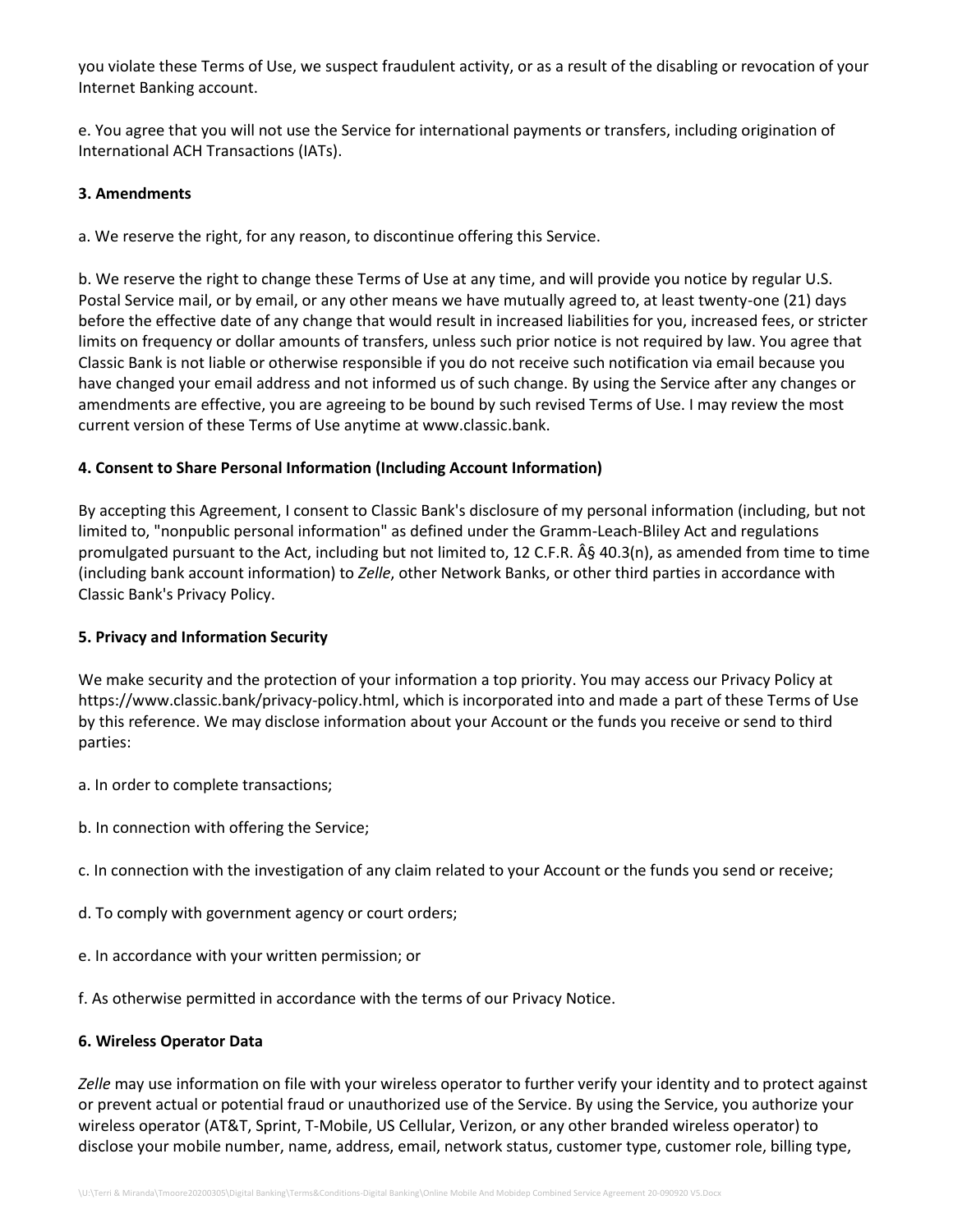mobile device identifiers (IMSI and IMEI) and other subscriber status and device details, if available, to our third party service provider, solely to allow verification of your identity and to compare information you have provided to us or to *Zelle* with your wireless operator account profile information for the duration of our business relationship. See *Zelle's* Privacy Policy at: https://www.zellepay.com/privacy for how it treats your data.

## **7. Enrolling for the Service**

a. You must provide us with an email address that you regularly use and intend to use regularly (i.e., no disposable email addresses) and a permanent U.S. mobile phone number that you intend to use for an extended period of time (i.e., no "burner" numbers). You may not enroll in the Service with a landline phone number, Google Voice number, or Voice over Internet Protocol.

b. Enrollment in the Service allows you to perform the following functions:

i. authorize a debit of your account to send money to another User either at your initiation or at the request of that User; and

ii. receive money from another User either at that User's initiation or at your request, subject to the conditions of the Section below titled "Requesting Money."

c. If at any time while you are enrolled, you do not send or receive money using the Service for a period of 18 consecutive months, we may contact you and/or take other steps to confirm that the U.S. mobile phone number or email address that you enrolled still belongs to you. If we are unable to confirm that you are the owner of the mobile phone number or email address, then you understand that we may cancel your enrollment and you will not be able to send or receive money with the Service until you enroll again.

## **8. Consent to Automated Text Messages**

By participating as a User, you represent that you are the owner of the email address, mobile phone number, and/or other alias you enrolled, or that you have the duly authorized legal authority to act on behalf of the owner of such email address, mobile phone number and/or other alias to send or receive money as described in these Terms of Use. You consent to the receipt of emails or text messages from us, from *Zelle*, from other Users that are sending you money or requesting money from you, and from other Network Banks or their agents regarding the Services or related transfers between Network Banks and you. You agree that we may, *Zelle* may or either of our agents may use automatic telephone dialing systems in connection with text messages sent to any mobile phone number you enroll. You further acknowledge and agree:

a. You are responsible for any fees or other charges that your wireless carrier may charge for any related data, text or other message services, including without limitation for short message service (SMS). Please check your mobile service agreement for details or applicable fees.

b. You will immediately notify us if any email address or mobile phone number you have enrolled is surrendered by you, or changed by you.

c. In the case of any messages that you may send through either us or *Zelle* or that we may send or *Zelle* may send on your behalf to an email address or mobile phone number, you represent that you have obtained the consent of the recipient of such emails or automated text messages to send such emails or text messages to the recipient. You understand and agree that any emails or text messages that we send or that *Zelle* sends on your behalf may include your name.

d. Your wireless carrier is not liable for any delay or failure to deliver any message sent to or from us or *Zelle*, including messages that you may send through us or through *Zelle* or that we may send or *Zelle* may send on your behalf.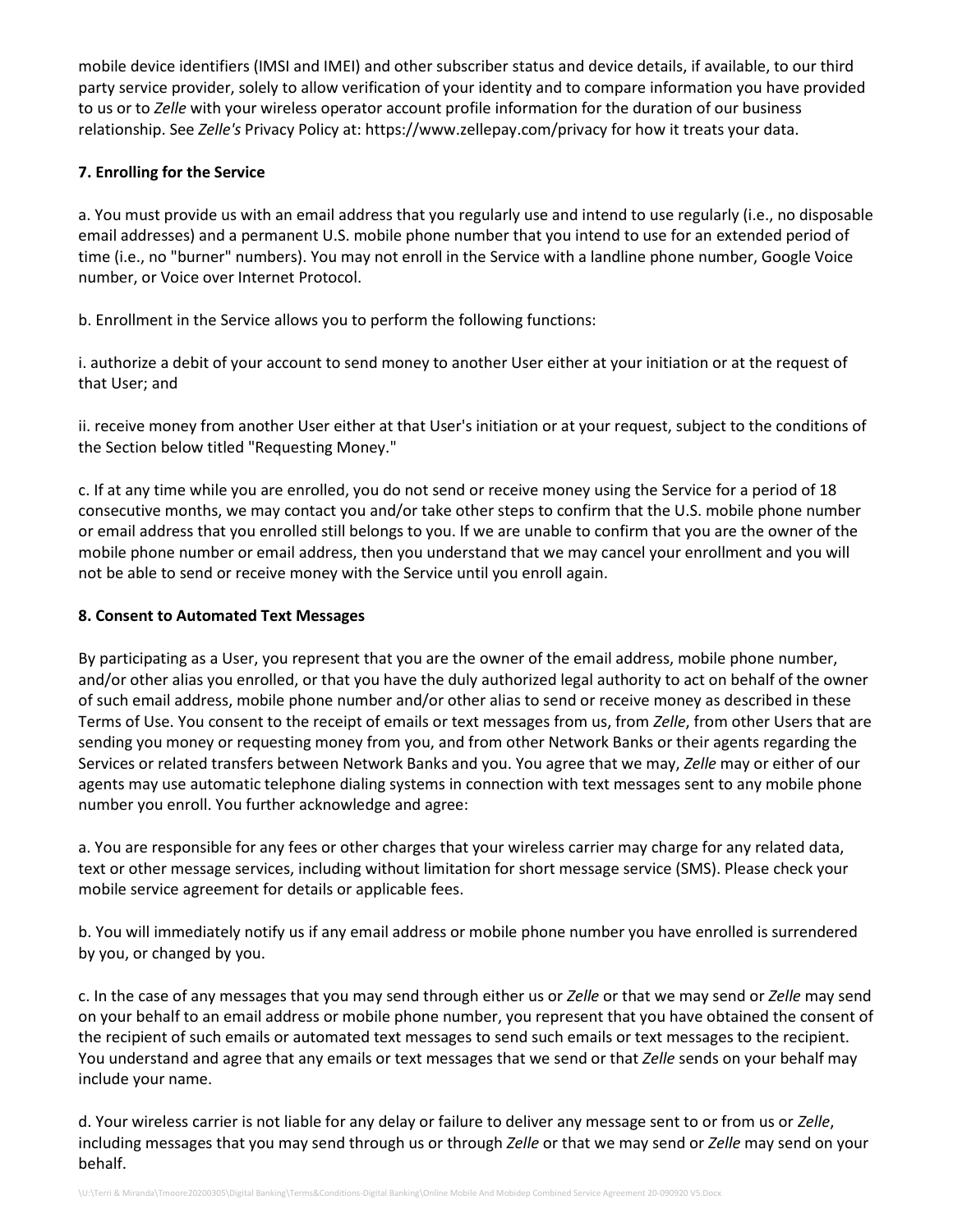e. To cancel text messaging from us, send STOP to 20736. For help or information regarding text messaging, send HELP to 20736 or contact our customer service at 877.580.0235. You expressly consent to receipt of a text message to confirm your "STOP" request.

f. Supported Carriers: please refer to our mobile banking FAQs at https://www.classic.bank/mobile-banking-faq.html

## **9. Receiving Money; Money Transfers by Network Banks**

Once a User initiates a transfer of money to your email address or mobile phone number enrolled with the Service, you have no ability to stop the transfer. By using the Service, you agree and authorize us to initiate credit entries to the bank account you have enrolled.

Most transfers of money to you from other Users will occur within minutes. There may be other circumstances when the payment may take longer. For example, in order to protect you, us, *Zelle* and the other Network Banks, we may need or *Zelle* may need additional time to verify your identity or the identity of the person sending the money. We may also delay or block the transfer to prevent fraud or to meet our regulatory obligations. If we delay or block a payment that you have initiated through a request for money, we will notify you in accordance with your User preferences (i.e. email, push notification).

If you are receiving a payment from a business or government agency, your payment will be delivered in accordance with both these Terms of Use and the procedures of the business or government agency that is sending you the payment.

### **10. Sending Money; Debits by Network Banks**

You may send money to another User at your initiation or in response to that User's request for money. You understand that use of this Service by you shall at all times be subject to (i) these Terms of Use, and (ii) your express authorization at the time of the transaction for us to initiate a debit entry to your bank account. You understand that when you send the payment, you will have no ability to stop it. If the person you sent money to has already enrolled with *Zelle*, either in the *Zelle* mobile app or with a Network Bank, the money is sent directly to their bank account (except as otherwise provided below) and may not be canceled or revoked.

In most cases, when you are sending money, the transfer will occur in minutes; however, there are circumstances when the payment may take longer. For example, in order to protect you, us, *Zelle* and the other Network Banks, we may need additional time to verify your identity or the identity of the person receiving the money. If you are sending money to someone who has not enrolled as a User with *Zelle*, either in the *Zelle* mobile app or with a Network Bank, the transfer may take up to two (2) business days from the day the intended recipient responds to the payment notification by enrolling as a User. You understand and acknowledge that a person to whom you are sending money and who is not enrolled as a User may fail to enroll with *Zelle*, or otherwise ignore the payment notification, and the transfer may not occur.

The money may also be delayed or the transfer may be blocked to prevent fraud, suspected fraud, or comply with regulatory requirements. If we delay or block a payment that you have initiated, we will notify you in accordance with your User preferences (i.e. email, push notification).

We have no control over the actions of other Users, other Network Banks or other financial institutions that could delay or prevent your money from being delivered to the intended User.

### **11. Liability**

Except as provided herein, Classic Bank nor *Zelle* shall have liability to you for any transfers of money, including without limitation, (i) any failure, through no fault of Classic Bank or *Zelle* to complete a transaction in the correct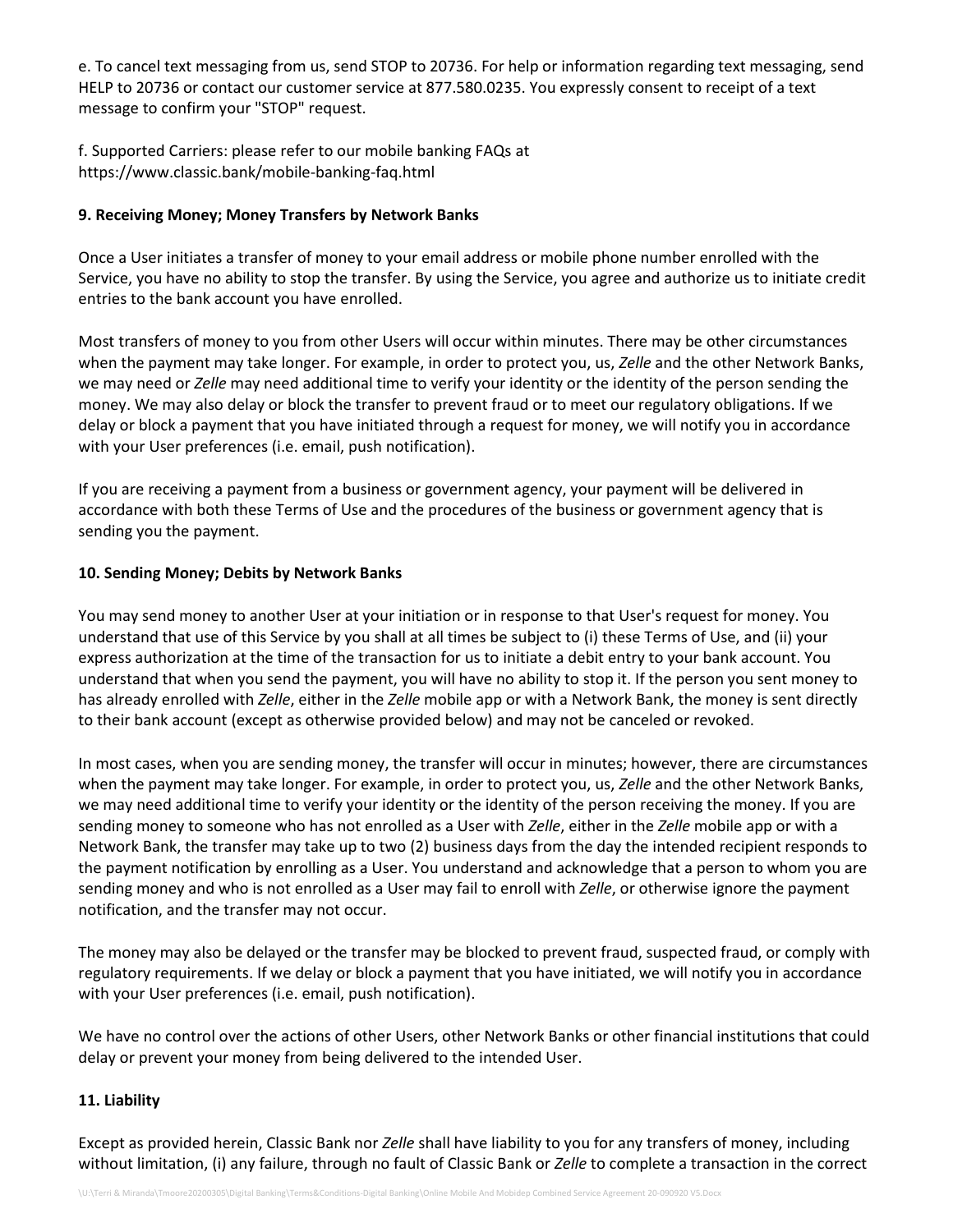amount, or (ii) any related losses or damages. Neither Classic Bank or *Zelle* shall be liable for any typos or keystroke errors that you may make when using the Service.

THE SERVICE IS INTENDED FOR SENDING MONEY TO FAMILY, FRIENDS AND PEOPLE WITH WHOM YOU ARE FAMILIAR. YOU SHOULD NOT USE *ZELLE* TO SEND MONEY TO PERSONS THAT YOU DO NOT KNOW AND TRUST. YOU AGREE THAT YOU, NOT CLASSIC BANK OR *ZELLE*, ARE RESPONSIBLE FOR RESOLVING ANY PAYMENT OR OTHER DISPUTES THAT YOU HAVE WITH ANY OTHER USER WITH WHOM YOU SEND MONEY TO, OR RECEIVE OR REQUEST MONEY FROM, USING THE SERVICE.

## **12. Send Limits**

We reserve the right, at any time in our sole discretion, to impose limits on the amount(s) and/or number of payments you may send, receive, or request over a certain period of time. If you attempt to send, receive, or request payment(s) in excess of your limit, such payment may be rejected. If you are permitted to send, receive, or request payment(s) in excess of your limit, such payment shall be subject to these Terms of Use, and we are not obligated to accept similar payment(s) at other times.

## **13. Requesting Money**

You may request money from another User. You understand and acknowledge that Users to whom you send payment requests may reject or ignore your request. Neither we nor *Zelle* guarantee that you will receive money from other Users by sending a payment request. If a User ignores your request, we may decide or *Zelle* may decide, in our sole discretion, that we will not send a reminder or repeat request to that User.

By accepting these Terms of Use, you agree that you are not engaging in the business of debt collection by attempting to use the Service to request money for the payment or collection of an overdue or delinquent debt; to request money that is owed to another person; or to collect any amounts that are owed pursuant to a court order.

You agree to receive money requests from other Users, and to only send requests for legitimate and lawful purposes. Requests for money are solely between the sender and recipient and are not reviewed or verified by us or by *Zelle*. Neither we nor *Zelle* assume responsibility for the accuracy or legality of such requests and do not act as a debt collector on your behalf or on behalf of the sender of a request for money.

We reserve the right, but assume no obligation, to terminate your ability to send requests for money in general, or to specific recipients, if we deem such requests to be potentially unlawful, abusive, offensive or unwelcome by the recipient.

### **14. Transaction Errors and Your Liability for Unauthorized Transfers**

If you believe an unauthorized transaction was made, call us immediately at 800.789.6461 or 254.697.6461. For detailed error resolution procedures, please refer to the Electronic Fund Transfers Your Rights and Responsibilities section of the Consumer Terms and Conditions of Your Account, which was delivered to you when you opened your deposit account.

### **15. Liability for Failure to Complete Transfers**

The deposit account agreement (Consumer Terms and Conditions of Your Account), and our Electronic Funds Transfer disclosure (Electronic Fund Transfers Your Rights and Responsibilities) which has been made a part of that agreement, describe our responsibility for completing electronic funds transfers and electronic payments, and our exceptions from liability for our failure to do so. These Terms of Use apply to your online transactions under the Services. WE WILL HAVE NO LIABILITY WHATSOEVER FOR FAILURE TO COMPLETE A PAYMENT OR TRANSFER YOU INITIATE OR ATTEMPT TO INITIATE THROUGH THE SERVICE UNDER ANY OF THESE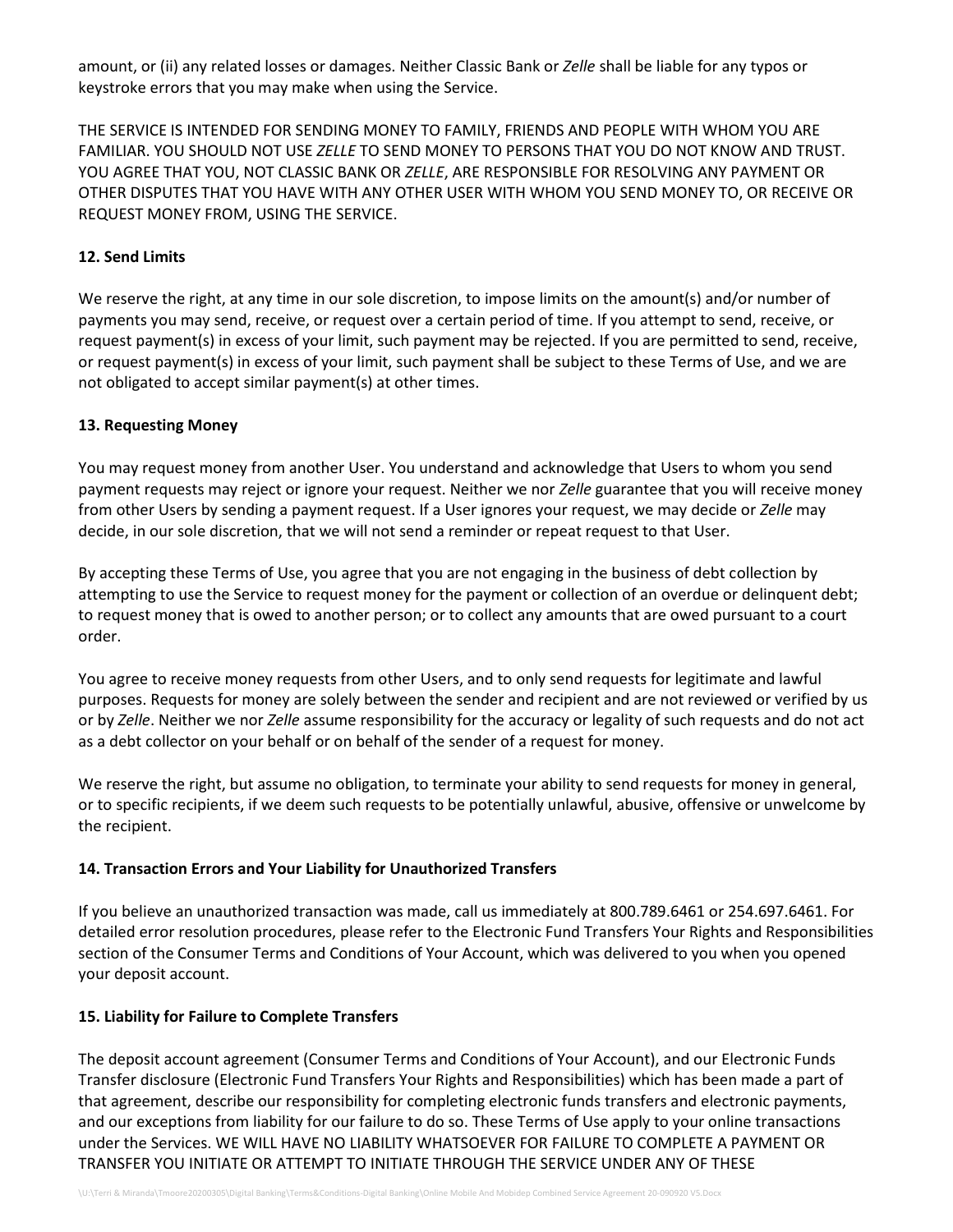CIRCUMSTANCES: (1) if the transfer or payment could not be completed due to Systems Unavailability or due to any circumstances beyond our control, including, without limitation, acts of God, any malfunction of your Internet access equipment, any internet virus or malware, or any problem that may be associated with your use of any Service or (2) if the payment was a tax payment, a court ordered payment or payment to a payee outside the U.S.A. WE MAKE NO WARRANTY, EXPRESS OR IMPLIED, INCLUDING WITHOUT LIMITATION, ANY WARRANTY OF MERCHANTABILITY, FITNESS FOR A PARTICULAR PURPOSE, AND NON-INFRINGEMENT, WITH RESPECT TO ANY SERVICE, PRODUCT, OR OFFER. NO WARRANTY IS PROVIDED THAT THE SOFTWARE WILL BE FREE FROM DEFECTS OR VIRUSES OR MALWARE OR THAT OPERATION OF THE SOFTWARE WILL BE UNINTERRUPTED. YOUR USE OF THE SOFTWARE AND ANY MATERIAL OR SERVICES OBTAINED OR ACCESSED VIA THE SOFTWARE IS AT YOUR OWN DISCRETION AND RISK, AND YOU ARE SOLELY RESPONSIBLE FOR ANY DAMAGE RESULTING FROM THEIR USE. SOME JURISDICTIONS DO NOT ALLOW THE EXCLUSION OF CERTAIN WARRANTIES, SO SOME OF THE ABOVE LIMITATIONS MAY NOT APPLY TO YOU.

### **16. Fees**

There is currently no fee for using the *Zelle* Service. However, if we process a transfer in accordance with your instructions that overdraws your deposit account at Classic Bank, the transfer will be subject to our standard overdraft policy and overdraft fee. We reserve the right to charge a fee for this service in the future.

## **17. Use of Our Online Banking Site and/or Mobile App**

You agree to access this website and/or mobile app in compliance with our Online Banking Service Agreement, which are available at https://www.classic.bank/online-disclosure.html and incorporated into and made part of these Terms of Use by this reference

## **18. Cancellation of the Service and Right to Terminate Access**

We reserve the right to cancel this Service or terminate access to this Service at any time and for any reason; including our belief that you have enrolled in the Service or are using the Service in ways or for reasons prohibited by these Terms of Use. We may do so without notice to you, except as otherwise required by applicable law.

### **19. Disclaimer of Warranties**

EXCEPT AS OTHERWISE PROVIDED HEREIN, AND SUBJECT TO APPLICABLE LAW, CLASSIC BANK AND *ZELLE* MAKE NO EXPRESS OR IMPLIED WARRANTIES, REPRESENTATIONS OR ENDORSEMENTS WHATSOEVER WITH RESPECT TO THE SERVICE. CLASSIC BANK AND *ZELLE* EXPRESSLY DISCLAIMS ALL WARRANTIES OF ANY KIND, EXPRESS, IMPLIED, STATUTORY OR OTHERWISE, INCLUDING, BUT NOT LIMITED TO, IMPLIED WARRANTIES OF MERCHANTABILITY, FITNESS FOR A PARTICULAR PURPOSE, TITLE AND NON-INFRINGEMENT, WITH REGARD TO THE SERVICE DESCRIBED OR PROVIDED. CLASSIC BANK AND *ZELLE* DO NOT WARRANT THAT THE SERVICE WILL BE UNINTERRUPTED, TIMELY, SECURE OR ERROR-FREE, OR THAT DEFECTS WILL BE CORRECTED. THE SERVICES ARE PROVIDED ON AN "AS IS" AND "AS AVAILABLE" BASIS.

### **20. Limitation of Liability**

EXCEPT AS OTHERWISE PROVIDED HEREIN AND SUBJECT TO APPLICABLE LAW, IN NO EVENT WILL CLASSIC BANK, *ZELLE*, THEIR OWNERS, DIRECTORS, OFFICERS, AGENTS OR NETWORK BANKS BE LIABLE FOR ANY DAMAGES WHATSOEVER, INCLUDING, BUT NOT LIMITED TO ANY DIRECT, INCIDENTAL, CONSEQUENTIAL, SPECIAL, EXEMPLARY OR OTHER INDIRECT DAMAGES ARISING OUT OF (I) ANY TRANSACTION CONDUCTED THROUGH OR FACILITATED BY THE SERVICE; (II) ANY CLAIM ATTRIBUTABLE TO ERRORS, OMISSIONS, OR OTHER INACCURACIES IN THE SERVICES DESCRIBED OR PROVIDED; (III) UNAUTHORIZED ACCESS TO OR ALTERATION OF YOUR TRANSMISSIONS OR DATA; OR (IV) ANY OTHER MATTER RELATING TO THE SERVICES DESCRIBED OR PROVIDED, EVEN IF CLASSIC BANK OR *ZELLE* HAVE BEEN ADVISED OF THE POSSIBILITY OF SUCH DAMAGES. IF YOU ARE